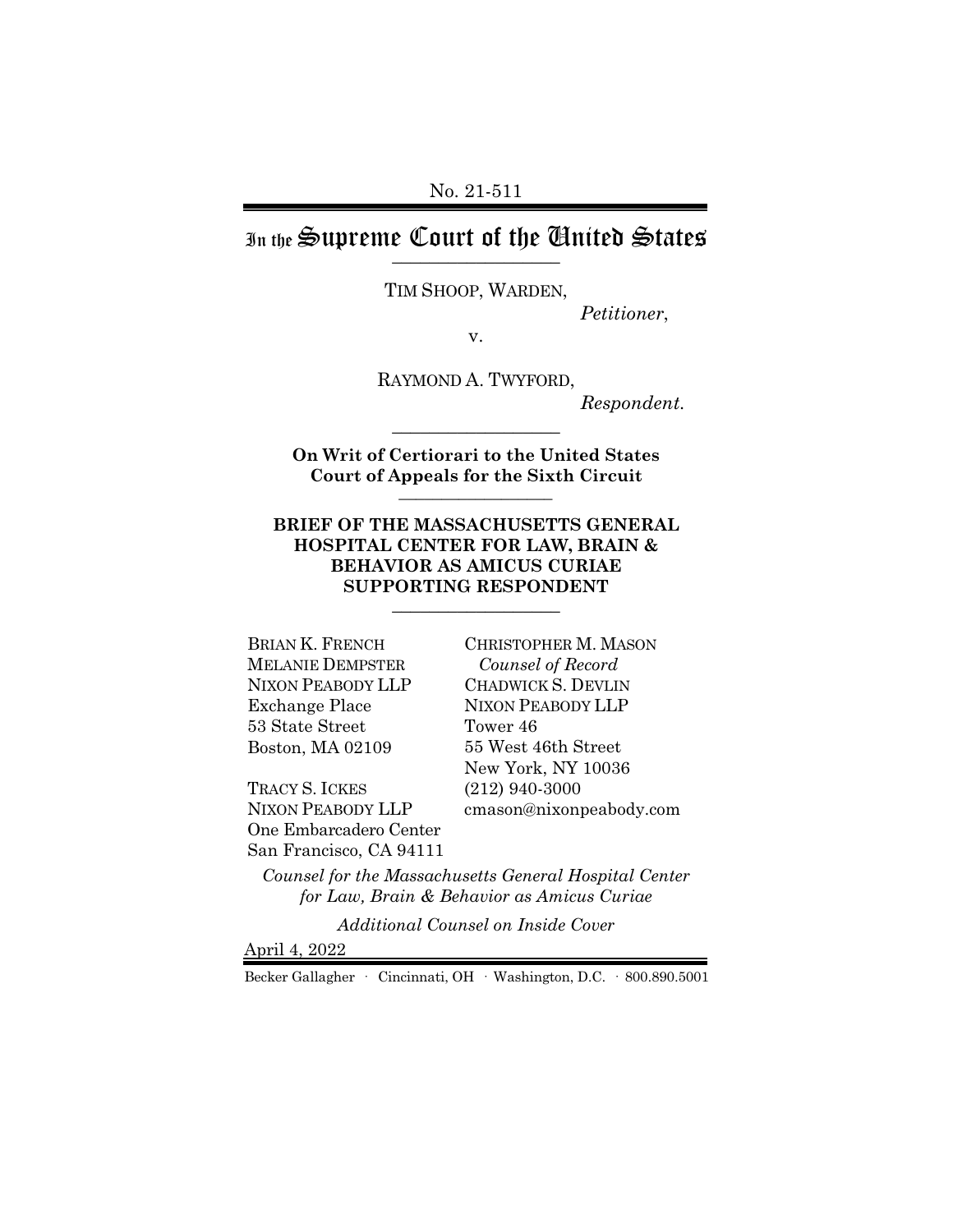OF COUNSEL:

HON. NANCY GERNTNER (RET.) Langdell Library 328 1525 Massachusetts Avenue Cambridge, MA 02239

DR. JUDITH G. EDERSHEIM Co-Director THE MGH CENTER FOR LAW, BRAIN AND BEHAVIOR 55 Fruit Street Boston, MA 02114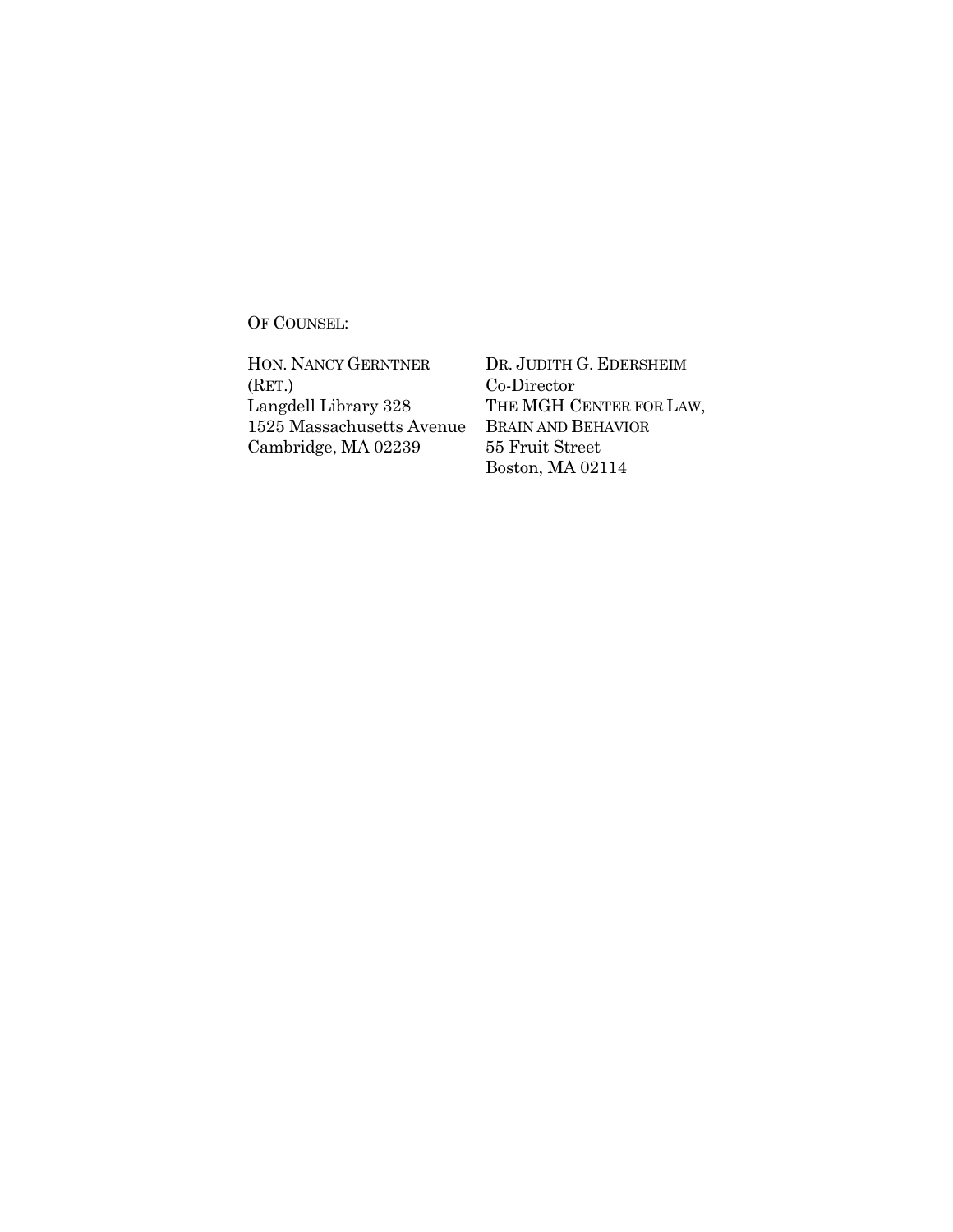# **TABLE OF CONTENTS**

|                        |  |    | TABLE OF AUTHORITIES  iii                                                                                                                                                                                                       |  |  |  |  |  |  |  |  |
|------------------------|--|----|---------------------------------------------------------------------------------------------------------------------------------------------------------------------------------------------------------------------------------|--|--|--|--|--|--|--|--|
| STATEMENT OF INTEREST  |  |    |                                                                                                                                                                                                                                 |  |  |  |  |  |  |  |  |
| SUMMARY OF ARGUMENT  3 |  |    |                                                                                                                                                                                                                                 |  |  |  |  |  |  |  |  |
|                        |  |    |                                                                                                                                                                                                                                 |  |  |  |  |  |  |  |  |
| Ι.                     |  |    | The Decision To Transport Respondent Should<br>Be Upheld, Whether Functional Neuroimaging<br>Is Considered "Discovery" or Not, Because of the<br>High Likelihood of the Imaging's Importance for<br>His Habeas Corpus Issues 10 |  |  |  |  |  |  |  |  |
|                        |  |    | A. Functional Neuroimaging of Respondent Is                                                                                                                                                                                     |  |  |  |  |  |  |  |  |
|                        |  |    | B. Functional Neuroimaging Is Highly Likely<br>Information Important to<br>To Provide<br>Respondent's Habeas Corpus Issues 12                                                                                                   |  |  |  |  |  |  |  |  |
|                        |  |    | 1. An Overview of Brain Imaging $\dots \dots \dots$ 15                                                                                                                                                                          |  |  |  |  |  |  |  |  |
|                        |  |    | 2. Respondent's Medical History Makes<br>Functional Brain Imaging Appropriate 16                                                                                                                                                |  |  |  |  |  |  |  |  |
|                        |  | 3. | Respondent's Behavioral History Makes<br>Functional Brain Imaging Appropriate 18                                                                                                                                                |  |  |  |  |  |  |  |  |
|                        |  | 4. | Functional Brain Imaging Is Highly<br>Likely To Reveal Relevant Data About<br>Respondent's Brain and Behavior 20                                                                                                                |  |  |  |  |  |  |  |  |
|                        |  |    |                                                                                                                                                                                                                                 |  |  |  |  |  |  |  |  |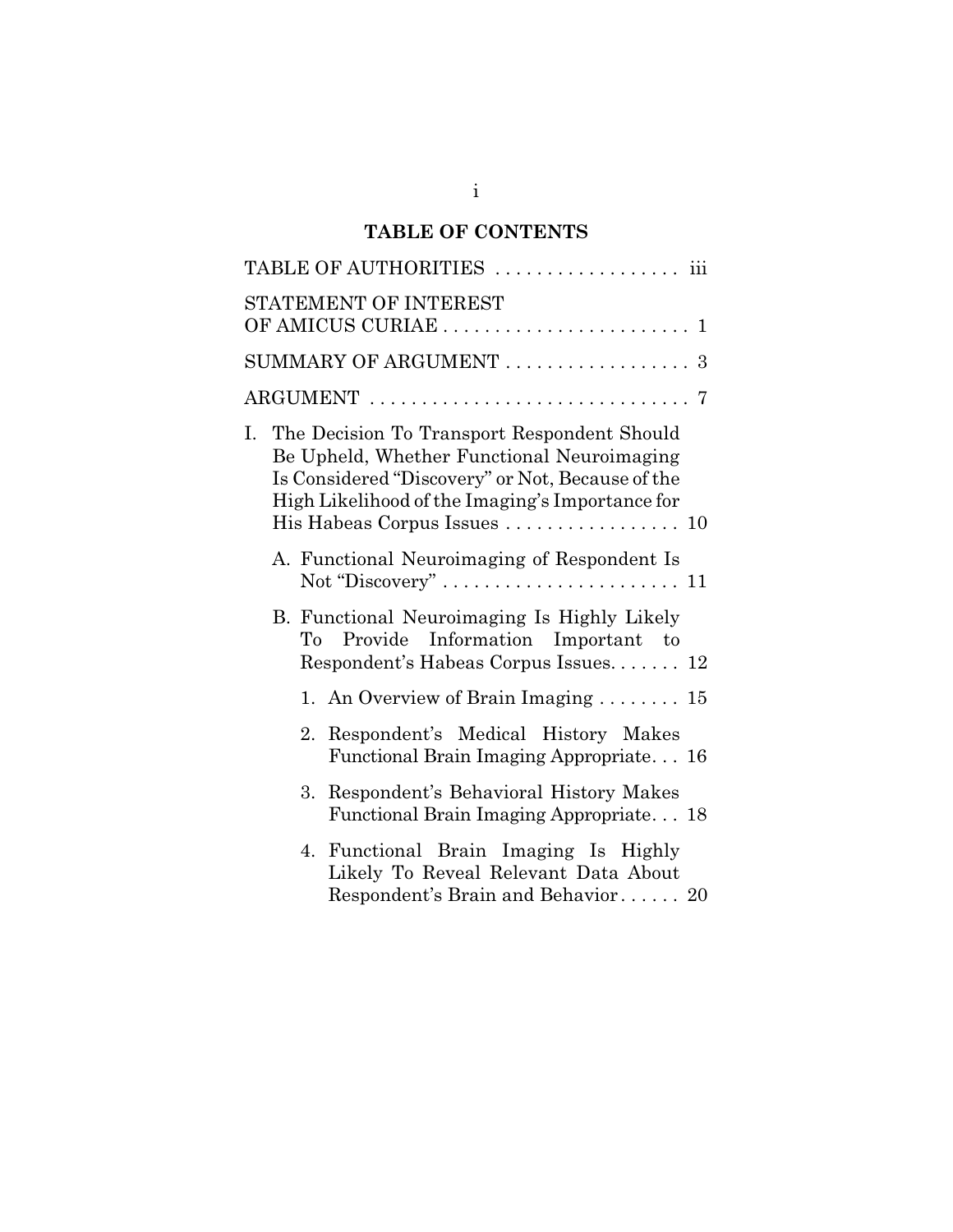| 5. A Further Example: Functional Brain        |
|-----------------------------------------------|
| Imaging and Post Traumatic Stress             |
|                                               |
| II. Permitting the Functional Neuroimaging of |
| Respondent's Brain Will Not Establish a       |
| "Dangerous" Standard Requiring the Collection |
| of "Irrelevant, Unusable Evidence"  27        |
| CONCLUSION                                    |

ii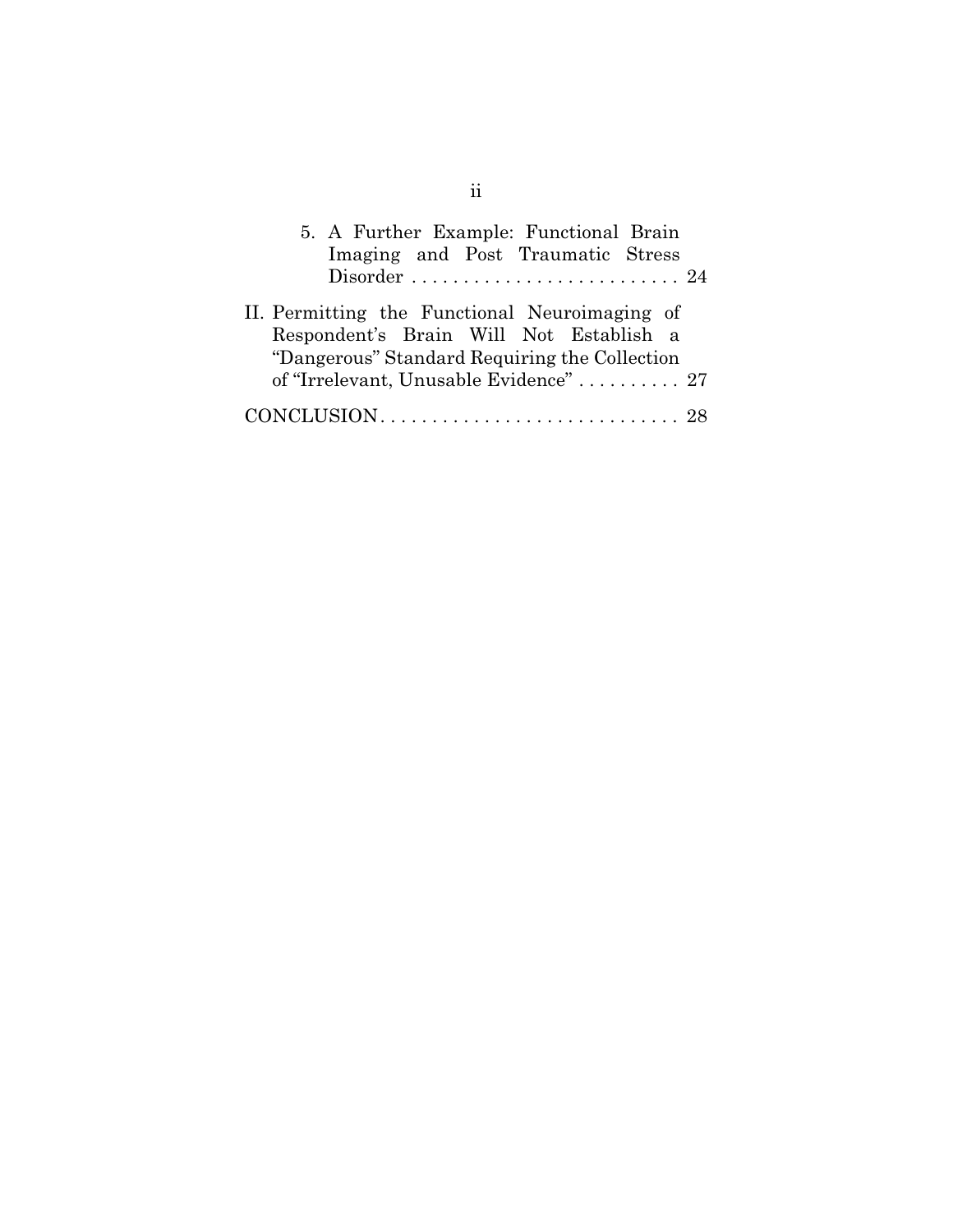# **TABLE OF AUTHORITIES**

## **CASES**

| Cullen v. Pinholster,<br>563 U.S. 170 (2011). $\dots \dots \dots \dots \dots \dots \dots \dots$ 5 n.2 |
|-------------------------------------------------------------------------------------------------------|
| Ornelas v. United States,                                                                             |
| Strickland v. Washington,                                                                             |
| Wiggins v. Smith,                                                                                     |
| Williams (Terry) v. Taylor,                                                                           |
| <b>STATUTES</b>                                                                                       |

# **OTHER AUTHORITIES**

| AMERICAN PSYCHIATRIC ASSOCIATION, DIAGNOSTIC<br>AND STATISTICAL MANUAL OF MENTAL DISORDERS                                             |  |
|----------------------------------------------------------------------------------------------------------------------------------------|--|
| Richard Bryant, Post-Traumatic Stress Disorder vs<br>Traumatic Brain Injury, 13 DIALOGUES IN<br>CLINICAL NEUROSCIENCE $251(2011)$ $25$ |  |
| Andreas Büttner, Neuropathological Alterations in<br>Cocaine Abuse, 19 CURRENT MED. CHEMISTRY                                          |  |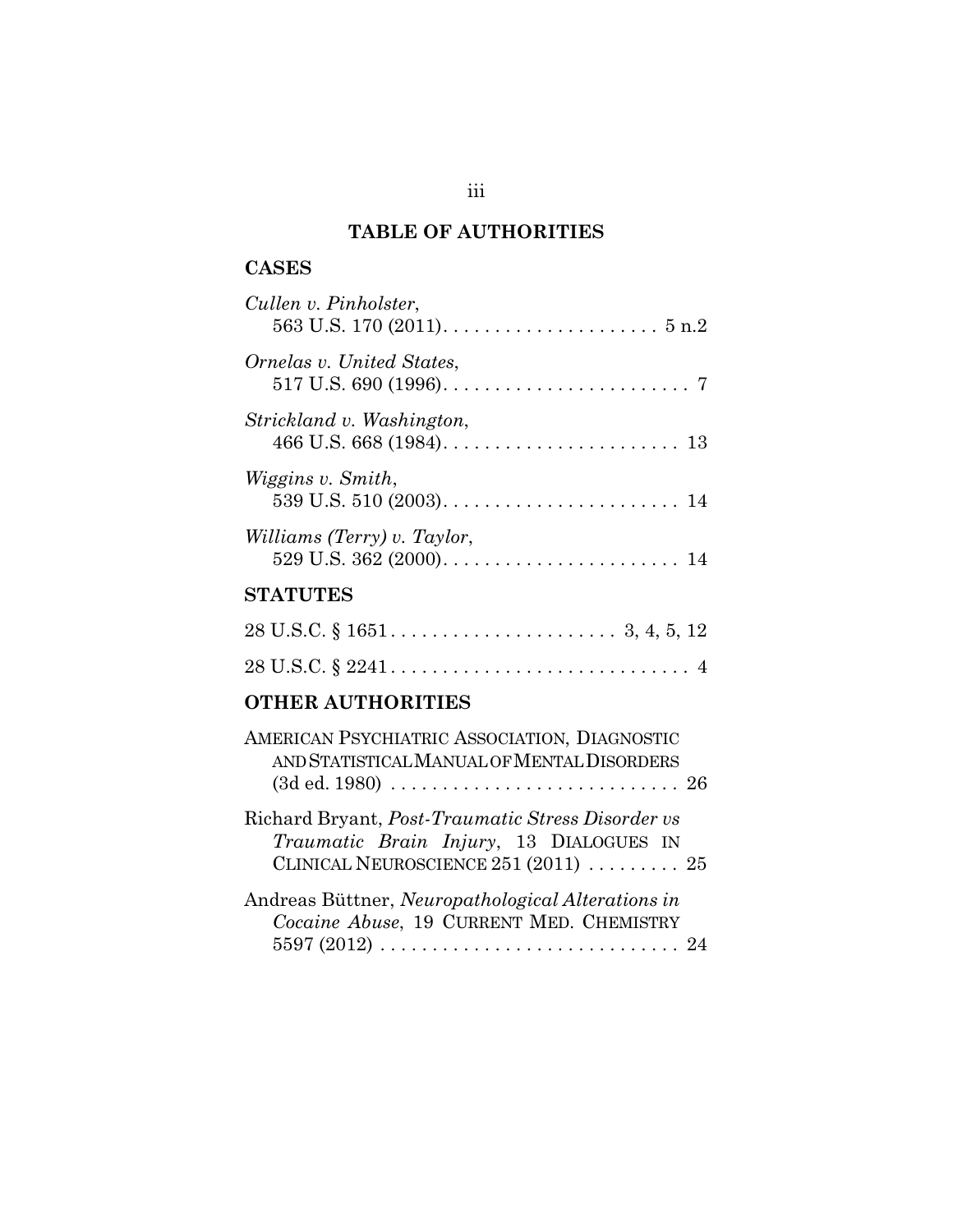| B.J. Casey, et al., 1124 The Adolescent Brain,<br>ANNALS OF THE NEW YORK ACAD. OF SCI. 111                                                                                                                                                                          |
|---------------------------------------------------------------------------------------------------------------------------------------------------------------------------------------------------------------------------------------------------------------------|
| Meeryo C. Choe, et al., A Pediatric Perspective on<br>Concussion Pathophysiology, 24 CURRENT<br>OPINION IN PEDIATRICS 689 (2012)  21                                                                                                                                |
| Rebecca Crean, et al., An Evidence-Based Review of<br>Acute and Long-Term Effects of Cannabis Use on<br>Executive Cognitive Functions, 5 JOURNAL OF                                                                                                                 |
| Joanna S. Fowler, et al., Imaging the Addicted<br>Human Brain, SCIENCE & PRACTICE<br>PERSPECTIVES, Apr. 4, 2007 8, 9 n.7, 21                                                                                                                                        |
| Hong Gu, et al., Mesocorticolimbic Circuits Are<br>Impaired in Chronic Cocaine Users as<br>Demonstrated by Resting-State Functional<br>Connectivity, 53 NEUROIMAGE 593 (2010) $\ldots$ . 23                                                                         |
| Heledd Hart & Katya Rubia, Neuroimaging of<br>Child Abuse: A Critical Review, FRONTIER<br>HUMAN NEUROSCIENCE, Mar. 19, 2012  9 n.6                                                                                                                                  |
| Andrei Irimia & John Darrell VanHorn, 2015<br>Functional Neuroimaging of Traumatic Brain<br>Injury: Advances and Clinical Utility,<br>NEUROPSYCHIATRIC DISEASE AND TREATMENT<br>$2355 (2015) \ldots \ldots \ldots \ldots \ldots \ldots \ldots \ldots \ldots 12, 21$ |
| Gerasimos Kolaitis, Trauma and Post-Traumatic<br>Stress Disorder in Children and Adolescents,<br>EUROPEAN JOURNAL OF PSYCHO-TRAUMATOLOGY,                                                                                                                           |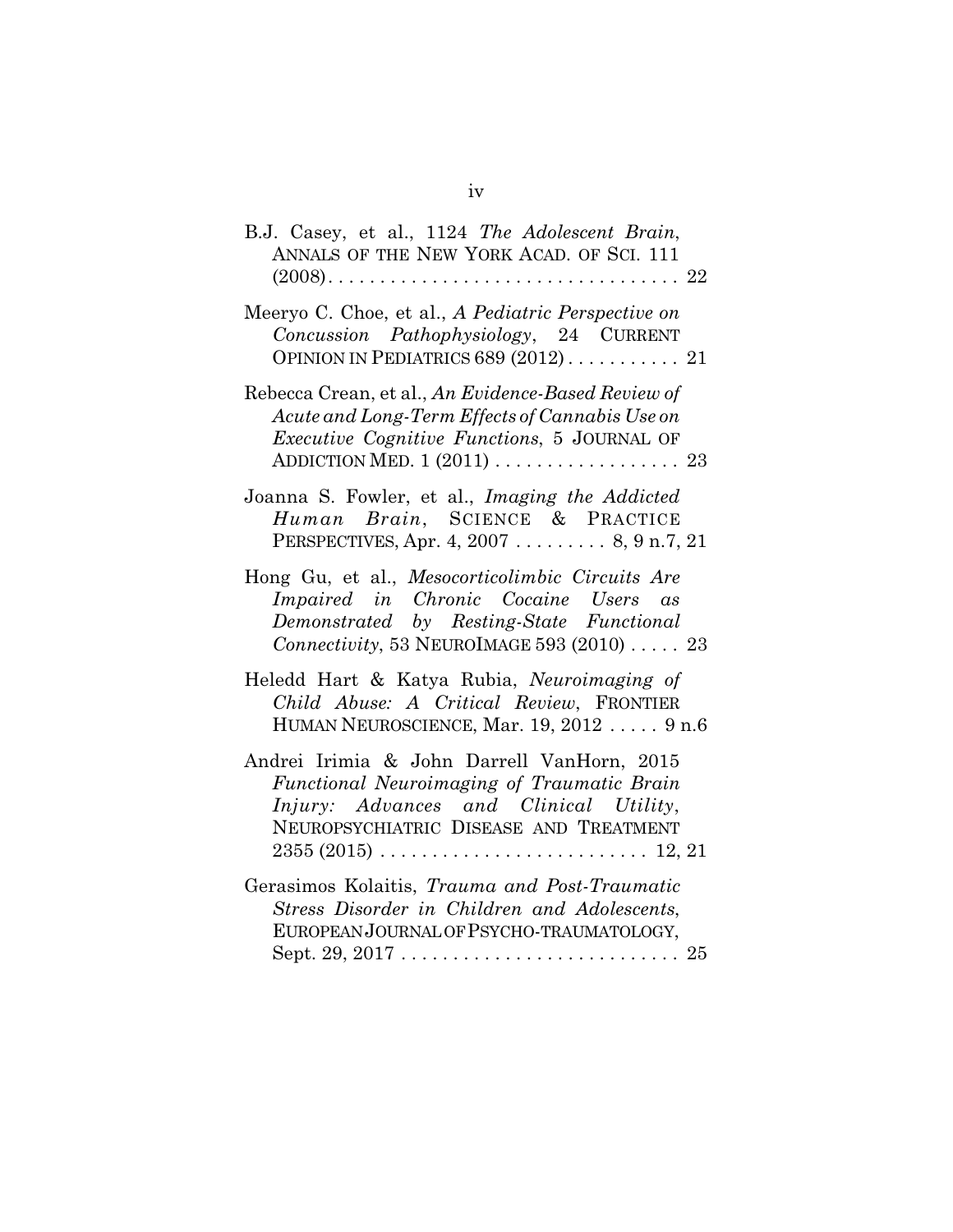| Roselind Lieb, et al., <i>Parental Major Depression</i><br>and the Risk of Depression and Other Mental<br>Disorders in Offspring, 59 ARCHIVES GEN.<br>PSYCHIATRY 365 (2002)                                                                                               |
|---------------------------------------------------------------------------------------------------------------------------------------------------------------------------------------------------------------------------------------------------------------------------|
| Krista M. Lisdahl, et al., Dare to Delay? The<br>Impacts of Adolescent Alcohol and Marijuana<br>Use Onset on Cognition, Brain Structure and<br>Function, FRONTIERS IN PSYCHIATRY, Jul. 1, 2013                                                                            |
| Alexandra Macdonald, et al., PTSD and Comorbid<br>Disorders in a Representative Sample of<br>Adolescents: The Risk Associated with Multiple<br><i>Exposures to Potentially Traumatic Events, 34</i><br>CHILD ABUSE & NEGLECT 773 $(2010)$ 25                              |
| Scott Marek, et al., Reproducible Brain-Wide<br>Association Studies Require Thousands of<br><i>Individuals</i> , NATURE, Mar. $16, 2022$ $6n.4$                                                                                                                           |
| Gayla Margolin & Katrina A. Vickerman, <i>Post-</i><br>Traumatic Stress in Children and Adolescents<br>Exposed to Family Violence: I. Overview and<br>Issues, PROFESSIONAL PSYCHOLOGY: RSCH. AND<br>PRACTICE, Dec. $1, 2009 \ldots \ldots \ldots \ldots \ldots \ldots 24$ |
| John D. Medaglia, Functional Neuroimaging in<br>Traumatic Brain Injury: From Nodes to<br>Networks, FRONTIERS IN NEUROLOGY, Aug. 24,                                                                                                                                       |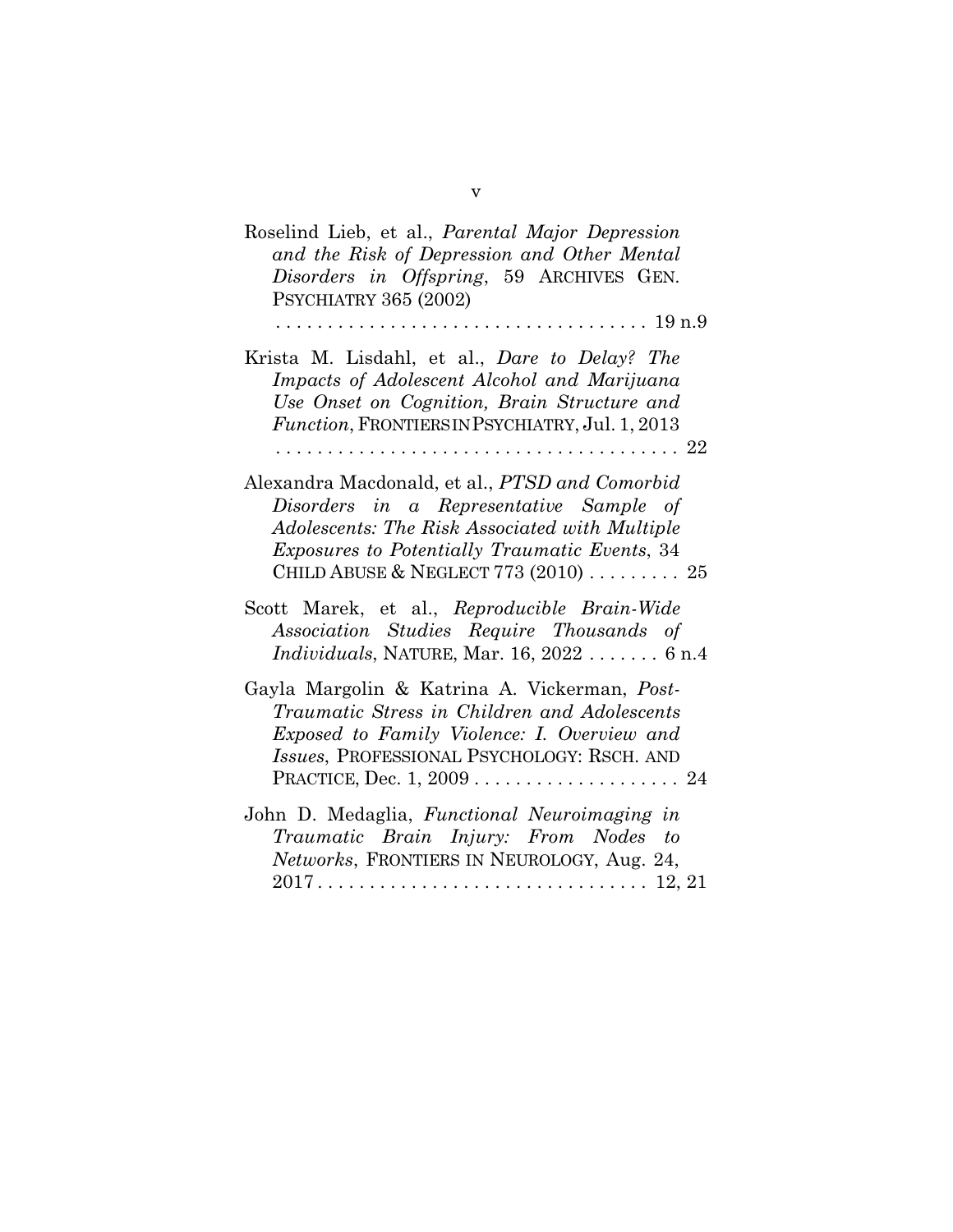| Krista L. Medina, et al., Effects of Alcohol and<br>Combined Marijuana and Alcohol Use During<br>Adolescence on Hippocampal Volume and<br>Asymmetry, 29 NEUROTOXICOLOGY AND<br>TERATOLOGY 141 (2007)  22 |
|----------------------------------------------------------------------------------------------------------------------------------------------------------------------------------------------------------|
| NATIONAL INSTITUTE OF BIOMEDICAL ENGINEERING,<br>Magnetic Resonance Imaging 15                                                                                                                           |
| Jonathan E. Sherin & Charles B. Nemeroff, Post<br>Traumatic Stress Disorder: The Neurobiological<br><i>Impact of Psychological Trauma, 13 DIALOGUES</i><br>IN CLINICAL NEUROSCIENCE $263(2001)$ $26$     |
| Lindsay M. Squeglia, et al., The Influence of<br>Substance Use on Adolescent Brain Development,<br>40 CLINICAL EEG NEUROSCIENCE 31 (2009) 9 n.6                                                          |
| Nora D. Volkow, et al., Addiction: Beyond<br>Dopamine Reward Circuitry, 108 PROCEEDINGS<br>OF THE NAT'L ACAD. OF SCI. OF THE USA 15037                                                                   |

(2011) . . . . . . . . . . . . . . . . . . . . . . . . . . . . . . . . . 23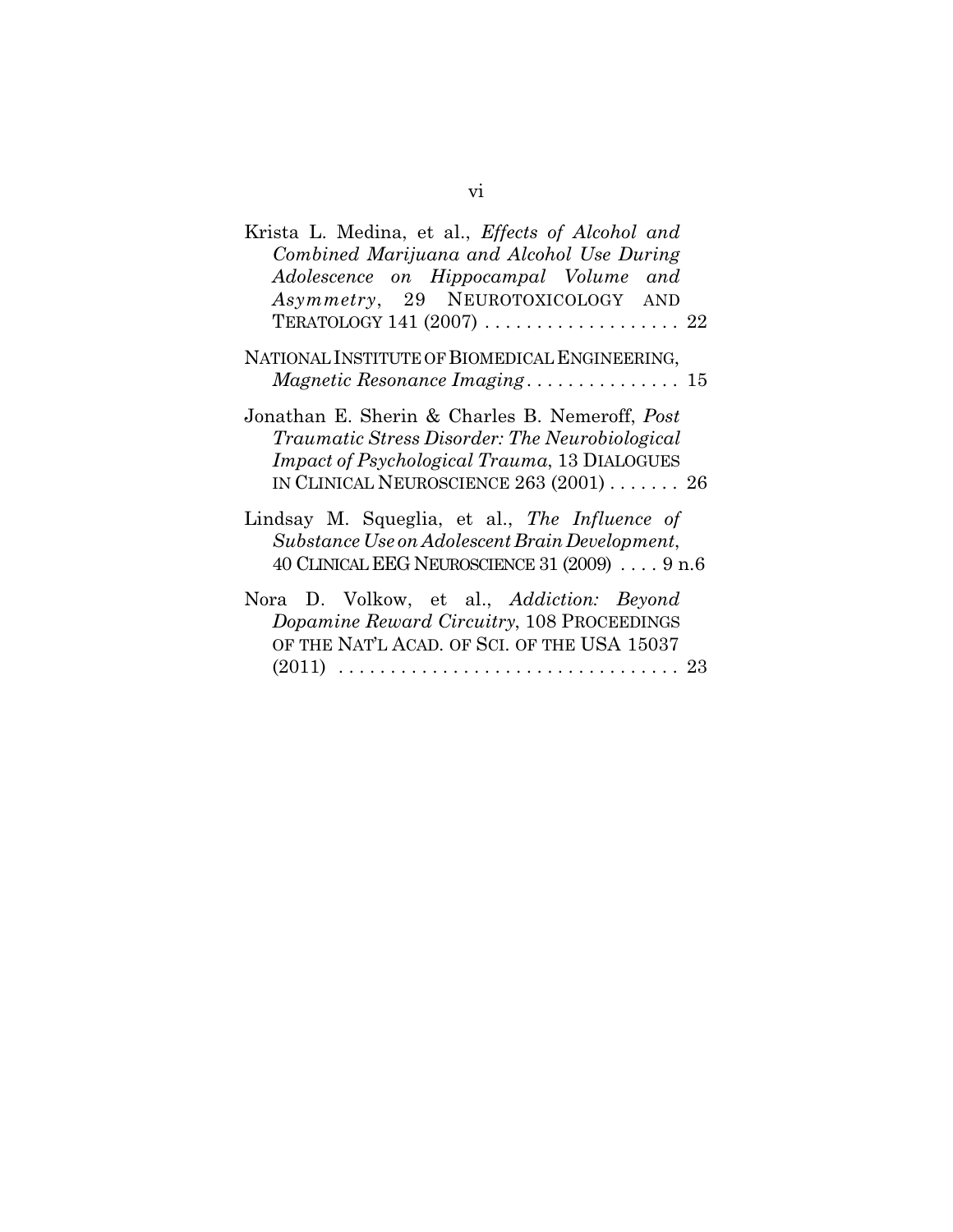### **STATEMENT OF INTEREST OF AMICUS CURIAE**

The Massachusetts General Hospital Center for Law, Brain & Behavior ("CLBB"), amicus curiae here,<sup>1</sup> is part of Massachusetts General Hospital ("MGH"), an institution founded in 1811. Consistently ranked among the top five hospitals nationwide, MGH is the third oldest general hospital in the United States and both the oldest, and largest, teaching hospital of the Harvard Medical School. While MGH is an autonomous entity with separate tax exempt status and governing board, it is also affiliated with Mass General Brigham ("MGB"), a non-profit integrated health care system. Together with MGB, MGH offers a broad range of psychiatric and neurologic services through its Department of Psychiatry and its Department of Neurology.

The MGH Department of Psychiatry has earned the top departmental ranking for fourteen consecutive years in the annual Best Hospitals survey of U.S. News & World Report. One of its divisions, the MGH Law & Psychiatry Service, has since 1989 provided forensic mental health consulting, training, and research on a wide variety of psychiatric and neurological issues

<sup>&</sup>lt;sup>1</sup> No counsel for a party authored this brief in whole or in part. No party or counsel for a party made any monetary contribution intended to fund the preparation or submission of this brief. No person or entity, other than amicus curiae, its members, or its counsel, made any such monetary contribution to the preparation or submission of this brief. Neither this brief nor the decision to file it should be considered to reflect the views of any judicial member of CLBB. All parties have consented to the filing of this brief.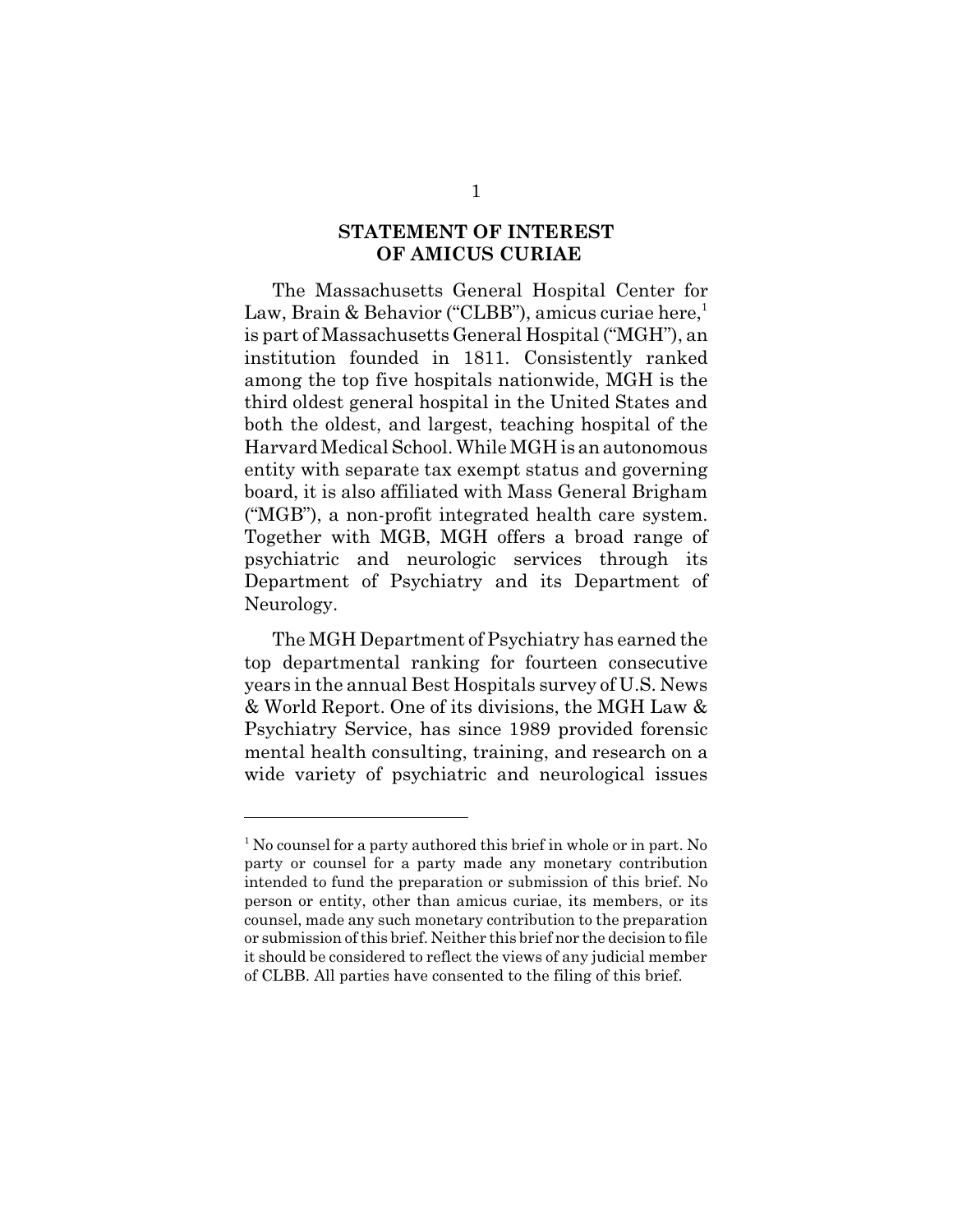which arise in the context of criminal and civil law, including competency to stand trial, competency to make medical decisions, and criminal responsibility.

The MGH Department of Neurology has consistently placed among the top four neurology departments in the United States according to U.S. News & World Report. In addition to its renowned expertise in the diagnosis and treatment of neurological conditions, it hosts one of the nation's largest hospital-based neuroscience research programs. Among its major milestones were the development of the first functional magnetic resonance imaging (MRI) scanner and the discovery of numerous genes that contribute to neurologic diseases.

CLBB is a free standing "Center for Excellence" within MGH and draws its faculty from these two stellar Departments, as well as from the Harvard Law School, the Harvard Faculty of Arts and Sciences, the Massachusetts Institute of Technology, and other national universities. Together, the staff assigned to CLBB creates a rare, ongoing collaboration among experts in subspecialties of law, psychiatry, psychology, forensic psychiatry, neurology, and neuroimaging.

Because of its unique multidisciplinary work, CLBB has a particular interest in proceedings in which brain injury and related behavior may or should have legal consequences. CLBB also has a particular interest in ensuring that, to the maximum extent permissible under law, scientific and clinical data bearing on such issues is gathered, rather than hampered in being gathered, and therefore made potentially available for better and more just decision-making by the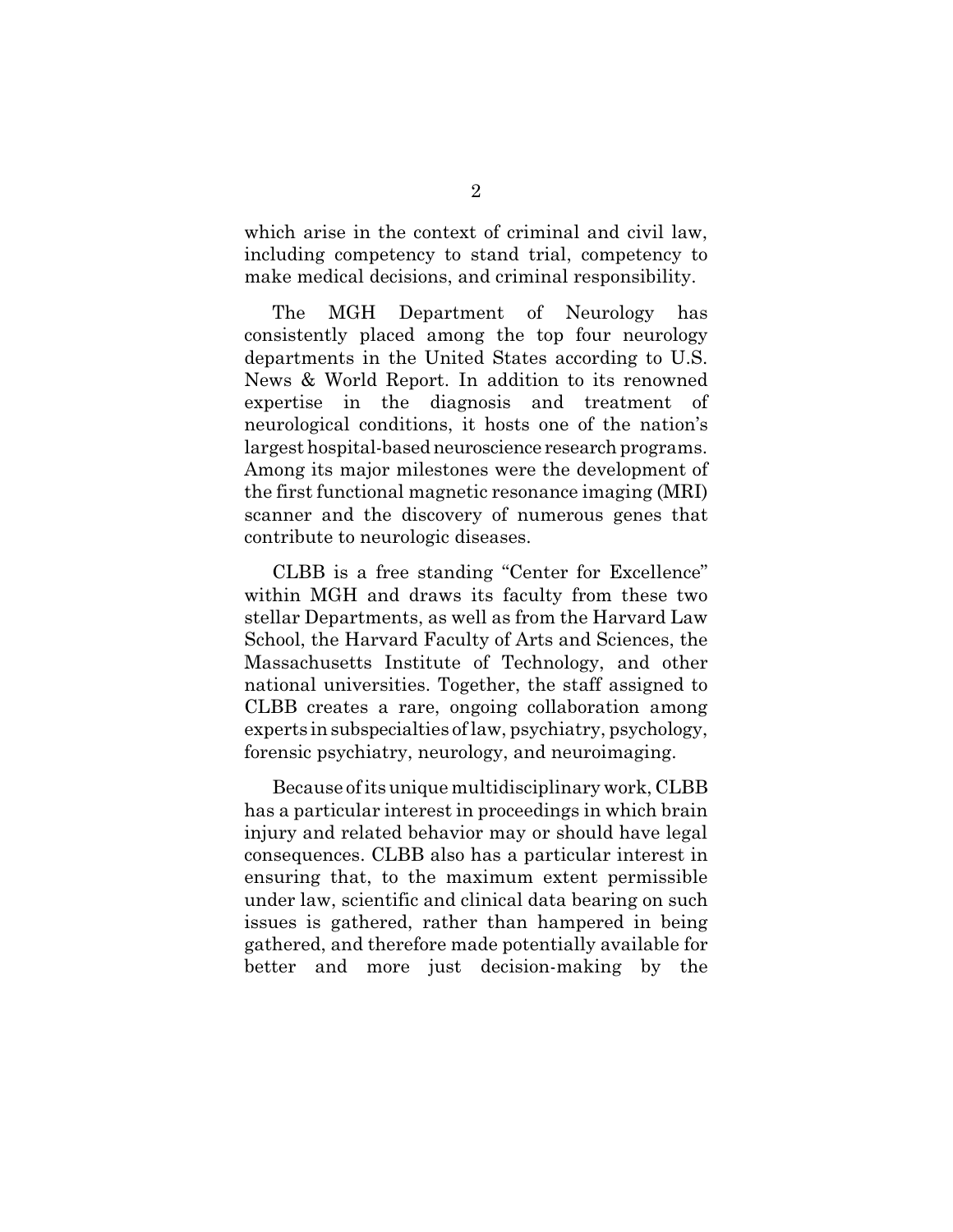courts—whether as to capacity, guilt, innocence, or mitigation. CLBB is therefore both in a special position to explain, and has a special interest in explaining, why it matters at the intersection of law and science that this Court substantially uphold the actions of the United States District Court for the Southern District of Ohio, as affirmed by the United States Court of Appeals for the Sixth Circuit, in this case.

#### **SUMMARY OF ARGUMENT**

Respondent is being held in Ohio's Chillicothe Correctional Institution and is facing the death penalty. Last year, the United States Court of Appeals for the Sixth Circuit affirmed an order issued by the United States District Court for the Southern District of Ohio under the All Writs Act, 28 U.S.C. § 1651, in favor of Respondent. That order, Pet. App. 23a-33a, directed Petitioner, the Warden of the prison, to transport Respondent to The Ohio State University Wexner Medical Center for functional neurological imaging.<sup>2</sup>

This imaging is highly likely to reveal data not only relevant to Respondent's underlying clinical condition, but to brain abnormalities existing at the time of his crime, trial, and sentencing that bear on his petition for

<sup>&</sup>lt;sup>2</sup> Functional neurological imaging (or "neuroimaging") is the use of technology—such as the combined CT (computed tomography) and PET (positron emission tomography) scans recommended for Respondent, *see* Pet. App. 30a—to measure an aspect of brain function, typically with a view to understanding the relationship between activity in certain brain areas and specific mental functions. *See infra* pp. 16-18.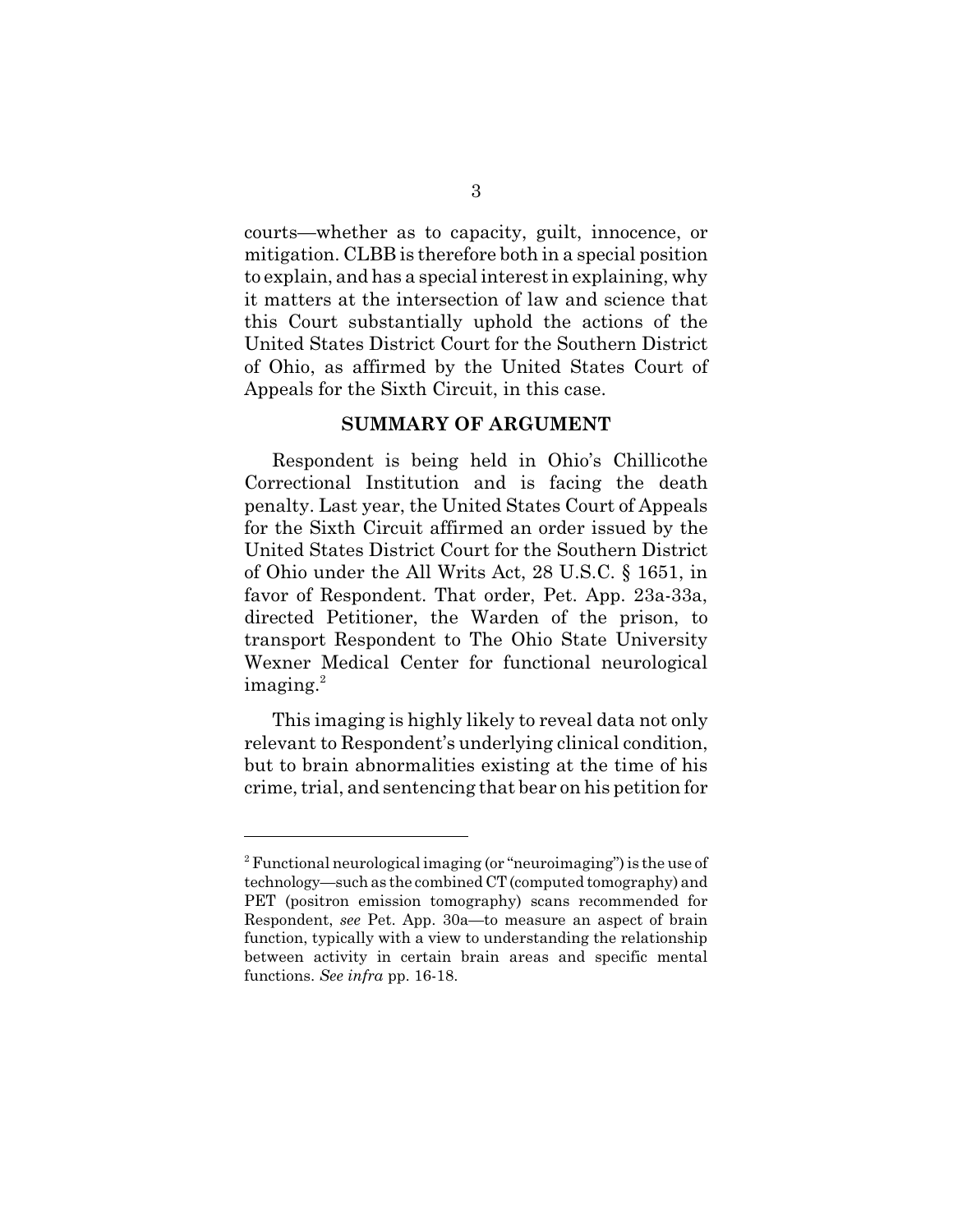habeas corpus relief. Respondent cannot obtain such imaging in prison. CLBB therefore submits this brief amicus curiae in support of Respondent with respect to the decision of the Sixth Circuit upholding the District Court's order of transportation.

In addition to its own arguments on this point, CLBB supports the position of Respondent, and of the United States as amicus curiae supporting neither party, that the All Writs Act empowers a District Court to order the transport of a state prisoner for medical testing in appropriate circumstances not covered by the specific habeas corpus authorization of 28 U.S.C. § 2241(c)(5). CLBB also agrees with Respondent that the particular situation presented to the District Court by Respondent *was* such an appropriate circumstance. This means that the United States is not correct that this Court should impose additional hurdles on Respondent's effort to obtain the requested imaging of his own brain.

The nature of functional neuroimaging indicates why this is so. First, an individual's access to his or her own neurological condition is not a matter of "discovery." The presence of overlapping clinical and legal rationales for the neuroimaging in this case underscores both that Respondent legally possesses the contents of his own brain and its activity, and that imaging those personal neurophysiologic processes is different than Respondent obtaining data from someone else.<sup>3</sup> The order of the District Court was

 $3$  As a minority of the nation's state Attorney Generals note, "[t]he Sixth Circuit drew a distinction between formal discovery and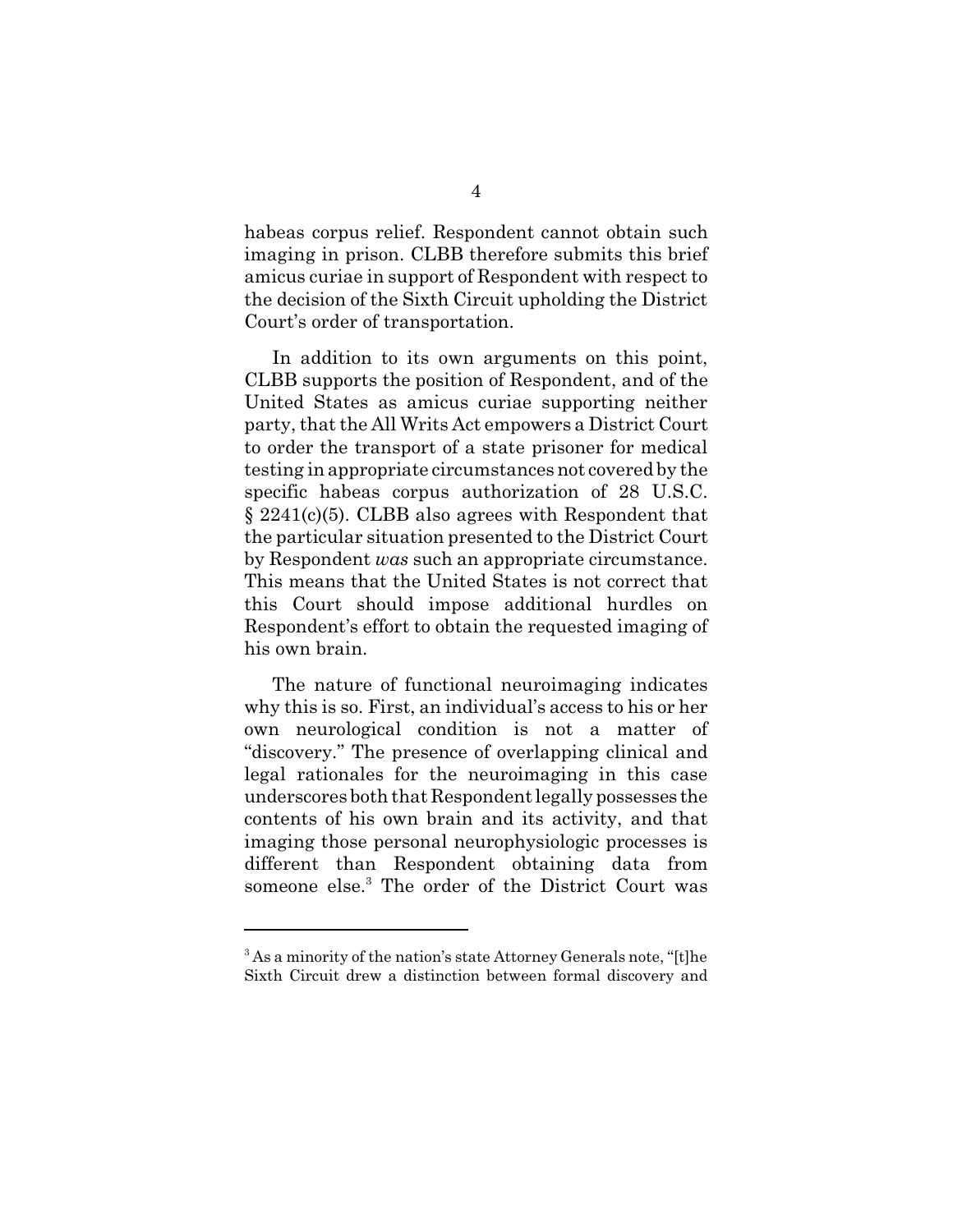therefore entirely "agreeable to the usages and principles of law."  $28$  U.S.C.  $\S$  1651(a).

Second, Petitioner (and the United States) fail adequately to account for the nature of neurological and psychiatric analysis, including that based on functional neuroimaging, when they seek to impose requirements (as the United States puts it), of first "identifying a[] specific claim to which the resulting evidence would relate" and "establishing that the district court would be able to consider that evidence." Brief for the United States as Amicus Curiae Supporting Neither Party, *Shoop v. Twyford*, No. 21–511, at 8-9 (March 2022). Absent an examination, an individual such as Respondent likely would not be

Twyford's request to gather 'imaging of his own brain.'" Brief of Amici Curiae State of Utah and 20 Other States in Support of Petitioner, *Shoop v. Twyford*, No. 21-511, at 21 n.21 (Mar. 4, 2022) (quoting Pet. App. 15a). These amici seek to classify the requested examination as "self-*discovery,*" *id.* (emphasis added), and by doing so bring it back within "discovery" limitations they assert must apply here because of *Cullen v. Pinholster*, 563 U.S. 170 (2011). Yet even Petitioner concedes that Respondent never characterized his request as identical to "discovery" and, indeed, formally disclaimed as much. *See* Brief of Petitioner, *Shoop v. Twyford*, No. 21-511, at 8 (Feb. 2022) ("Pet. Br.") (citing and quoting Pet. App. 245a-46a, 267a). The "discovery" argument is therefore fundamentally incorrect—and not required by *Pinholster*, which did not address the issue of what is "discovery" and what is not. *See* 563 U.S. at 180 ("We granted certiorari to resolve two questions. First, whether review under  $[28 \text{ U.S.C.}]$  §  $2254(d)(1)$  permits consideration of evidence introduced in an evidentiary hearing before the federal habeas court. Second, whether the Court of Appeals properly granted Pinholster habeas relief on his claim of penalty-phase ineffective assistance of counsel.") (internal citations omitted).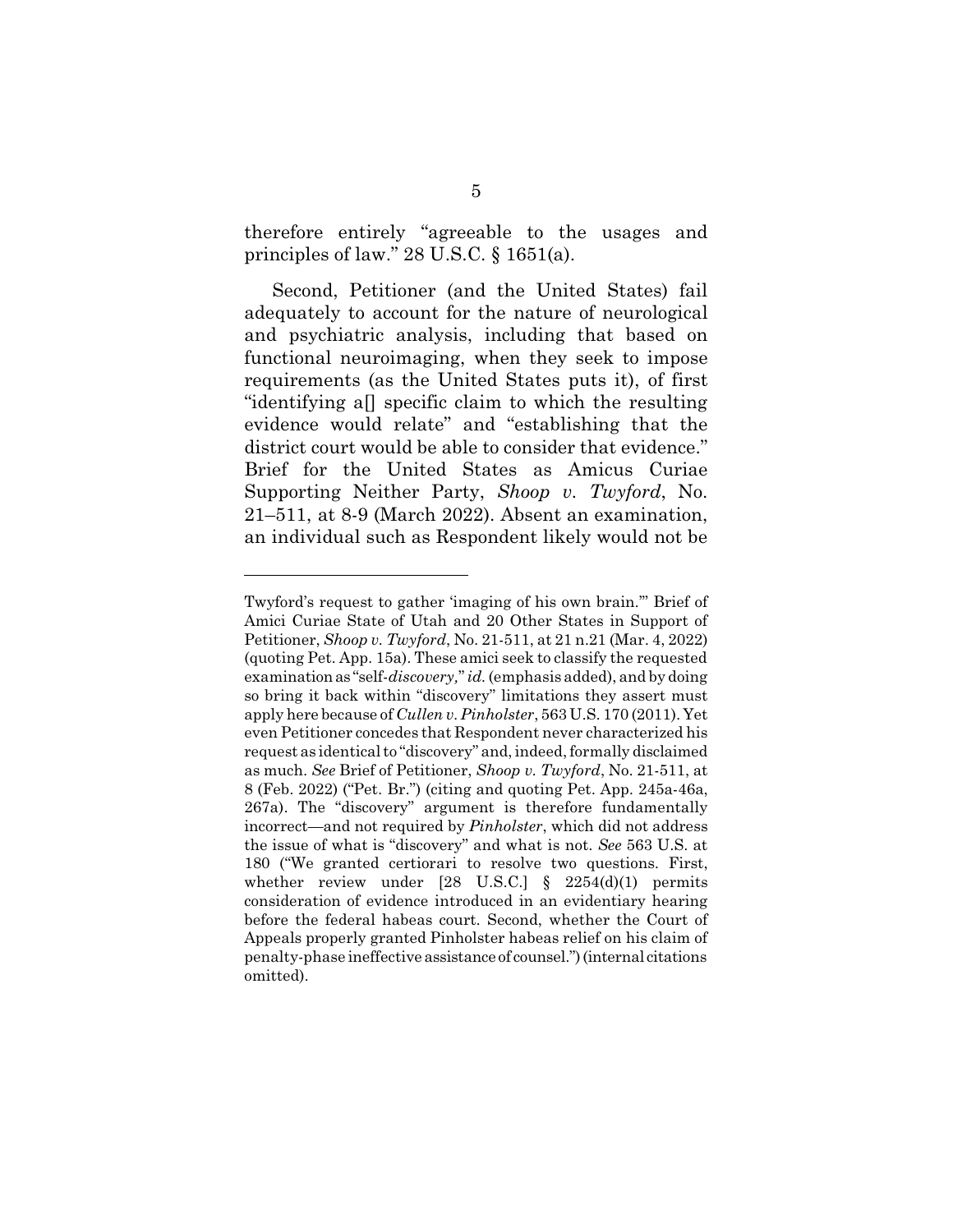able to determine to what specific claim any resulting data might relate.<sup>4</sup> So the answer is not to require counsel to match a litany of hypothetical data to a litany of "specific claim[s]." The answer is first to determine if a scientific basis exists for seeking the data; if so, to obtain the data; and only then to make an evidentiary decision about whether the data would be admissible (and for what purpose).

CLBB sees, in the record below and in the District Court, a clear medical basis for the proposed imaging and a clear nexus between any potential brain findings from that imaging and the substance of Respondent's post-conviction challenges. Indeed, the data from the imaging is highly likely to be relevant, particularly as to Respondent's claims of ineffective assistance of counsel.

Whether it had a full scientific understanding of this likelihood, the Court of Appeals correctly

<sup>4</sup> The lack of brain imaging data is problematic not only in individual cases, but in the aggregate. *See generally*, *e.g.*, Scott Marek, et al., *Reproducible Brain-Wide Association Studies Require Thousands of Individuals*, NATURE,Mar. 16, 2022, at 654, https://doi.org/10.1038/s41586-022-04492-9. But while Respondent correctly notes that "[i]t is impossible for medical experts—let alone federal judges—to know with any reasonable degree of confidence what results PET-CT scans will produce before they are conducted," Brief for the Respondent, *Shoop v. Twyford*, No. 21- 511, at 48 (Mar. 28, 2022), it is possible to know, first, whether a patient's history makes such an examination medically appropriate and, second, whether the results that will be produced likely will be relevant to issues of the patient's brain function and behavior. The answers to both of those questions support the decision below in this particular case. *See infra* pp. 19-29.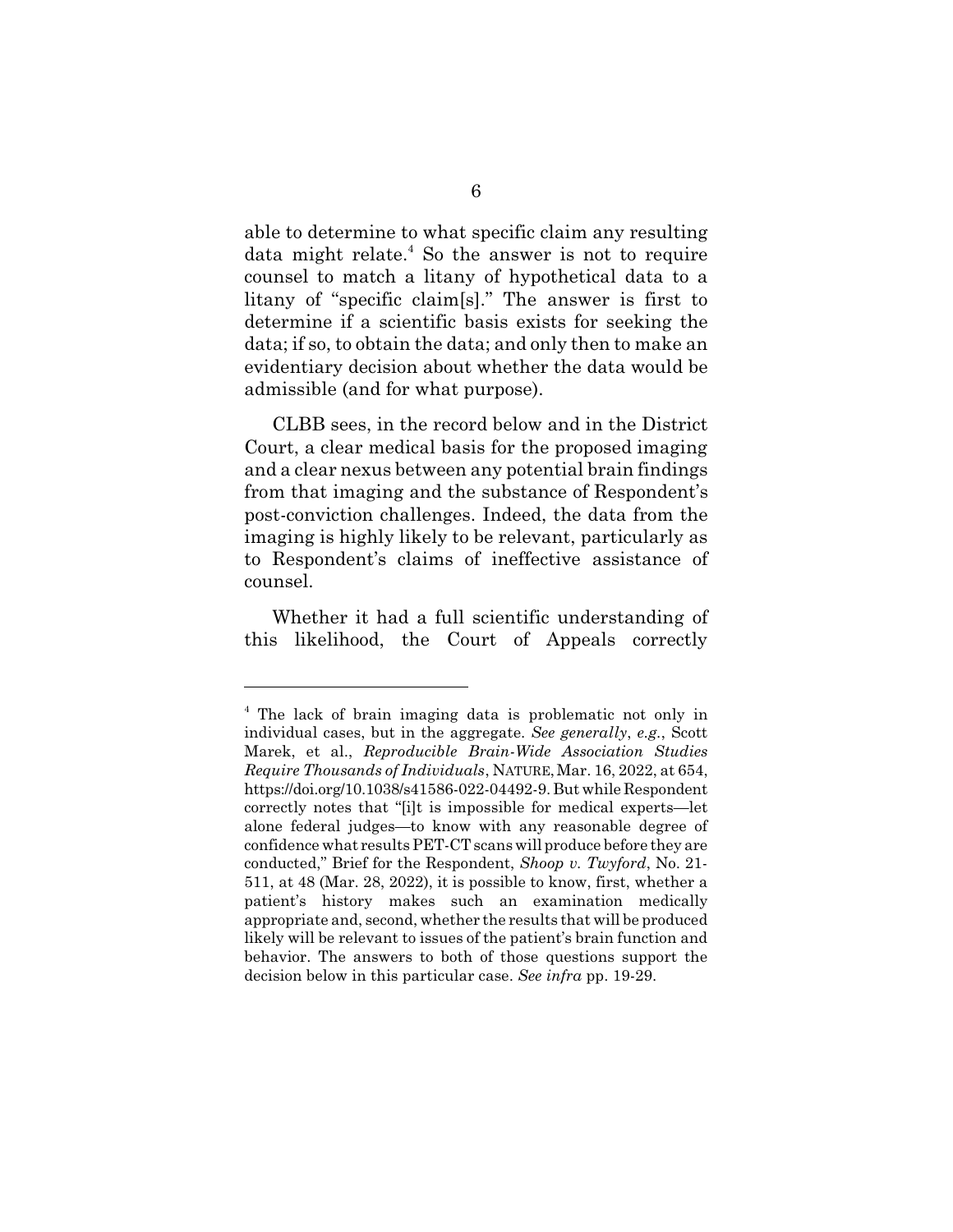addressed the issues in its requirement that Respondent show (as he did) that what he sought would at least "plausibly relate[]" to his habeas claims. Pet. App. 16a. This is not, contrary to Petitioner's argument, a "dangerous" standard that "if allowed to stand, . . . will require States to bring dangerous criminals to public settings so that they may collect irrelevant, unusable evidence." Pet. Br. at 17.

Indeed, Petitioner's own arguments demonstrates one reason why: until the functional neuroimaging occurs, there is no way to conclude that the data it produces will be "irrelevant" or "unusable." The Court of Appeals' standard is therefore little different in risk than "commonsense" standards such as "reasonable suspicion" or "probable cause," *e.g.*, *Ornelas v. United States*, 517 U.S. 690, 695-96 (1996), where something is not knowable without further examination. But whatever the standard, its "substantive content" should derive "from the particular context[]" in which it is "being assessed." *Id.* at 696. The exceptional facts in this particular case certainly establish a context strongly supporting the functional neuroimaging requested by Respondent.

#### **ARGUMENT**

As characterized by Petitioner, the habeas corpus issues presented by Respondent in state court centered on whether he had received ineffective assistance of counsel when his lawyer failed to present at trial or sentencing evidence about a "head injury [that he] had suffered as a teenager." Pet. Br. at 7 (Feb. 2022) (quoting Pet. App. 234a). In the District Court, Respondent actually asserted a somewhat broader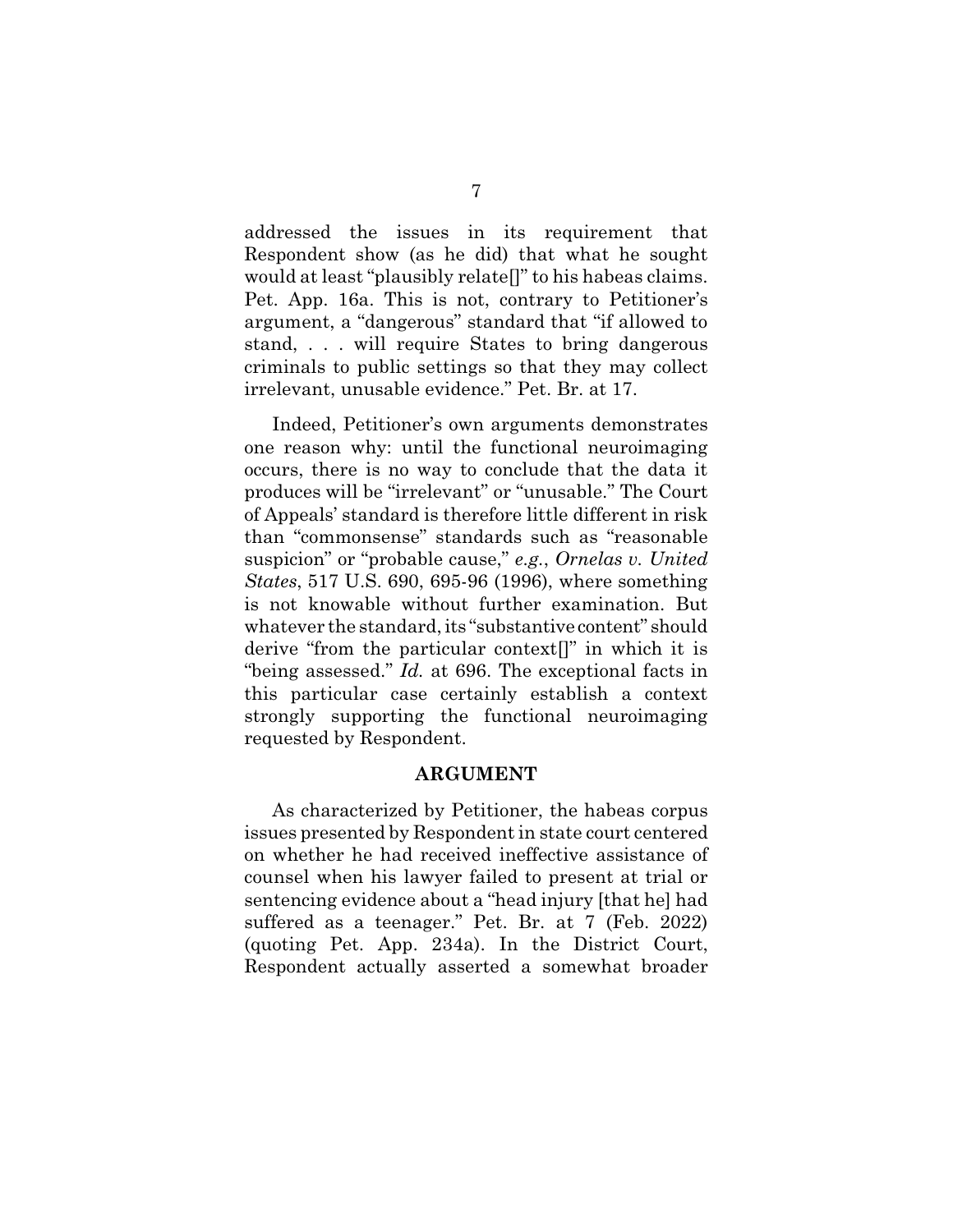range of habeas corpus issues.<sup>5</sup> But important to all of them (including whether he could have effectively engaged with the counsel who did not present evidence of his "head injury") is the condition of Respondent's brain.

In fact, Respondent's history is fully consistent with neurological damage even apart from the specific "head injury" to which Petitioner refers. Respondent's parents had a tumultuous relationship which included physical violence directed at Respondent's mother and infant brother. ECF No. 98-3, at 2241-46. His father abducted him at age 2, and police did not reunite him with his mother until age 4. ECF No. 98-1, at 1221-22.

After his mother remarried, he experienced severe beatings at the hands of his stepfather. *See* ECF No. 98-3, at 2241–46. His biological father, a lobsterman, died at sea when Respondent was 7 years old, and by the time he was 9, he had begun using alcohol and cannabis. *See* Pet. App. 193a.

These are factors that, by themselves, might well produce permanent brain injury visible in a functional neuroimaging scan. *See*, *e.g.*, Joanna S. Fowler, et al., *Imaging the Addicted Human Brain*, SCIENCE & PRACTICE PERSPECTIVES, Apr. 4, 2007, at 1, 11,

<sup>&</sup>lt;sup>5</sup> Respondent's claims include ineffective assistance of counsel at multiple stages, involuntary and coerced statements, lack of competency to stand trial, and denial of the right to present mitigation evidence. *See* ECF No. 98-1, at 1144. (Citations to "ECF" are to the electronic case filing document number in the District Court. *See generally* SUP. CT. R. 26.2.)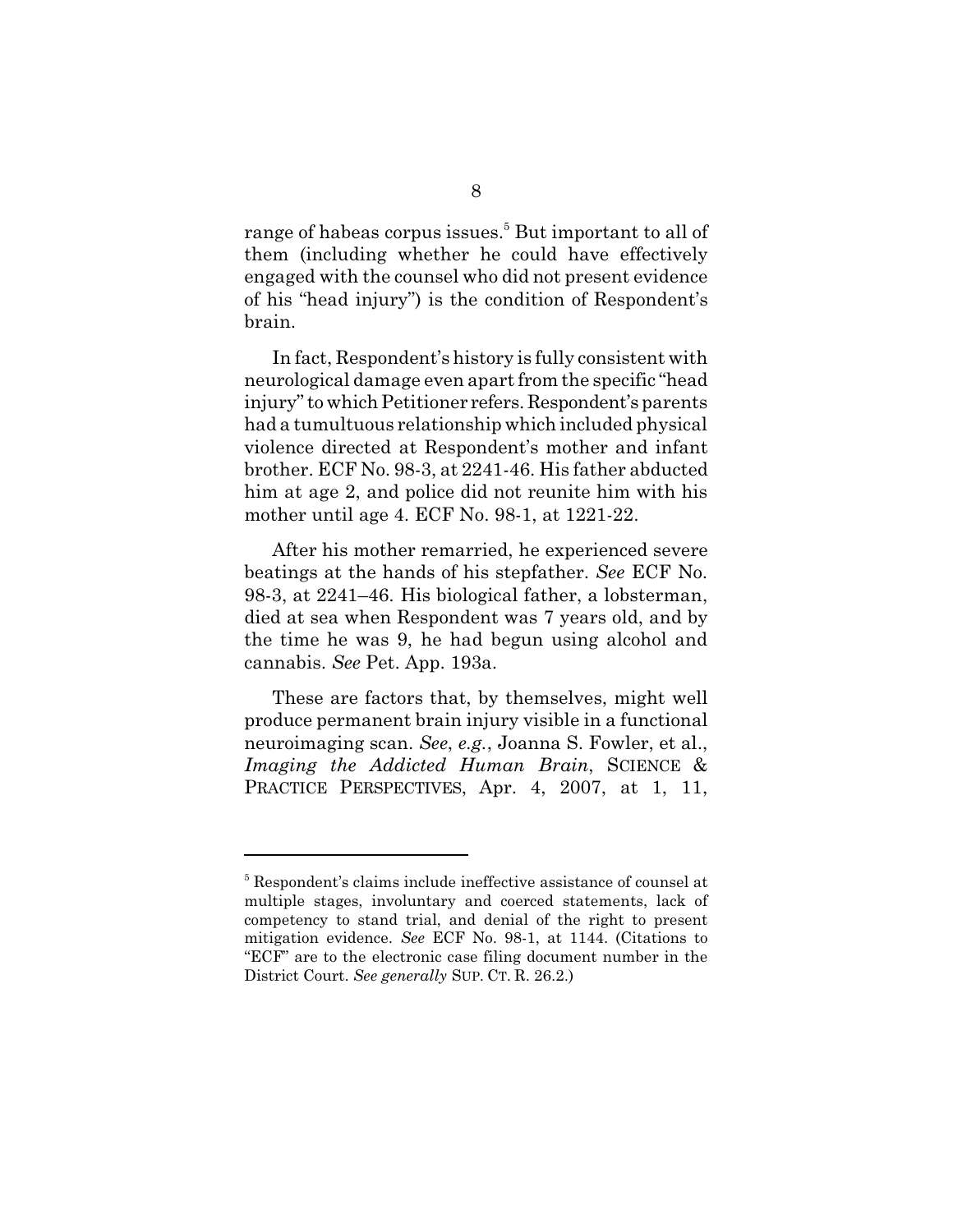https://www.ncbi.nlm.nih.gov/pmc/articles/PMC2851 068/pdf/spp-03-2-4.pdf.<sup>6</sup>

But then, at the age of 13, Respondent tried to kill himself. Pet. App. 3a. In that first suicide attempt (there were others later after he was raped in prison, *see* Pet. App. 204a), he shot himself in the head. The gunshot blinded him in the right eye and left some 20 to 30 lead bullet fragments in his skull—where they remained at the time of his subsequent crime, trial, conviction, and sentencing, and where they remain today. Pet. App. 30a.<sup>7</sup>

<sup>&</sup>lt;sup>6</sup> These authors note that PET imaging can reveal "reduce[d] cellular activity in the orbitofrontal cortex" (an area at the front of the brain roughly between and above the eyes) from drug use, and explain that the orbitofrontal cortex is "a brain area we rely on to make strategic, rather than impulsive, decisions (Figure 8)." *See also*, *e.g.*, Lindsay M. Squeglia, et al., *The Influence of Substance Use on Adolescent Brain Development*, 40 CLINICAL EEG NEUROSCIENCE, 31, 32 (2009) ("Functional magnetic resonance imaging" can reveal "alterations in brain structure . . . [and] decrements in brain functioning associated with adolescent substance use."); Heledd Hart and Katya Rubia, *Neuroimaging of Child Abuse: A Critical Review*, FRONTIER HUMAN NEUROSCIENCE, Mar. 19, 2012, at 1, 8 https://www.frontiersin.org/articles/ 10.3389/fnhum.2012.00052/ ("Functional imaging studies support" an "association between child abuse and deficits in IQ, memory, working memory, attention, response inhibition and emotion discrimination" by "reporting atypical activation in" specific "brain regions during response inhibition, working memory, and emotion processing.").

<sup>&</sup>lt;sup>7</sup> "Patients with traumatic injuries to" the orbitofrontal cortex "display problems—aggressiveness, poor judgment of future consequences, inability to inhibit inappropriate responses—that are similar to those observed in substance abusers (Bechara et al., 1994, 2001; Eslinger et al., 1992)." Joanna S. Fowler, et al., *supra*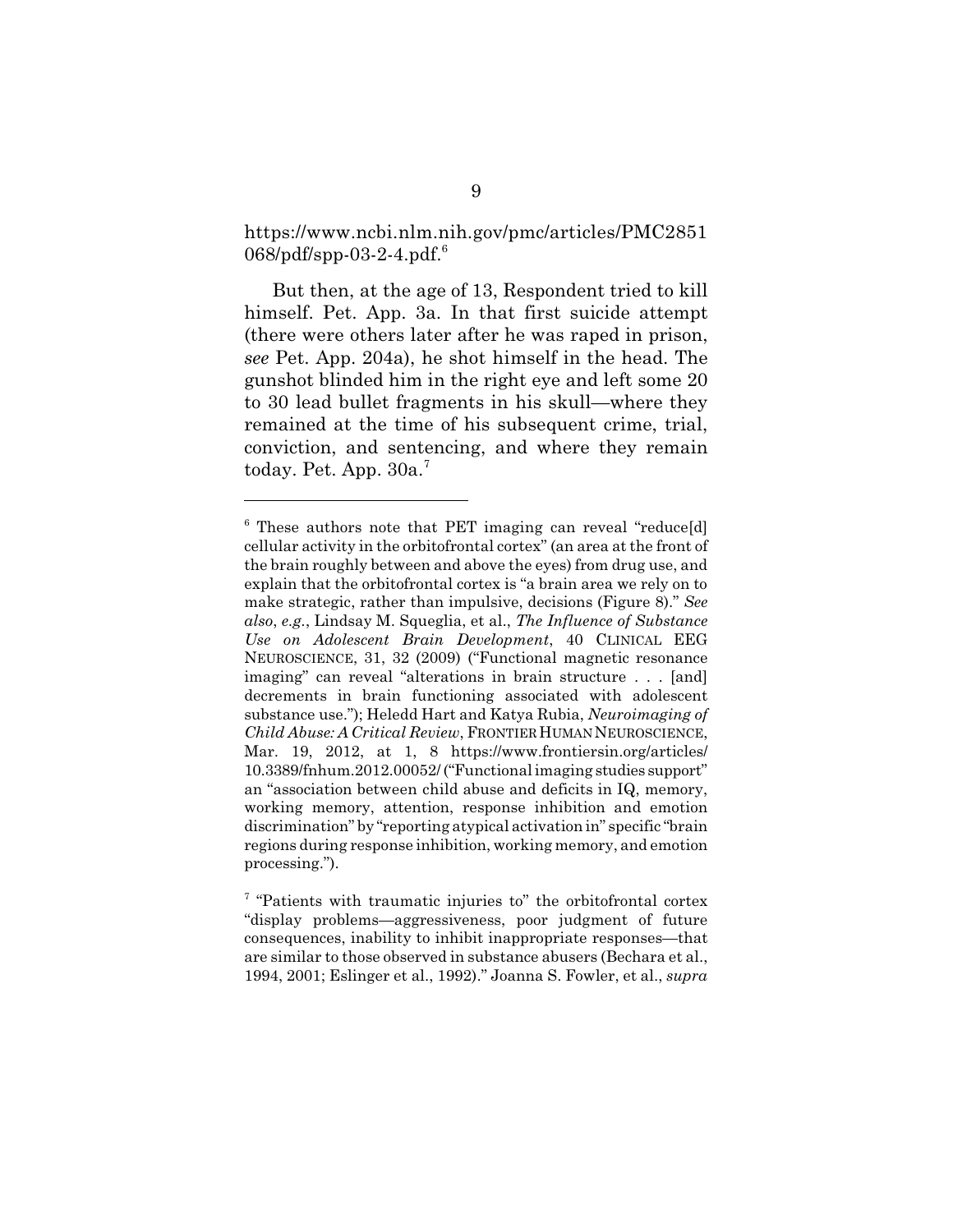So the functional neurological deficits that trial counsel utterly failed to explore or present at any phase of trial were not just those of a "head injury" like a transitory concussion from a childhood football game. Rather they are the consequences of a gunshot between the eyes to someone with an extensive history of other physical and chemical brain insults. As discussed further below, the functional neuroimaging requested by Respondent is therefore not only medically appropriate, but highly likely to be relevant to his legal claims.

**I. The Decision To Transport Respondent Should Be Upheld, Whether Functional Neuroimaging Is Considered "Discovery" or Not, Because of the High Likelihood of the Imaging's Importance for His Habeas Corpus Issues.**

To the extent the Court focuses on the issue of whether facilitating the examination requested by Respondent involves "discovery" or not, CLBB believes that the examination itself is (by its nature) not "discovery" and that transporting Respondent to a facility where the examination can occur is not a "discovery" device. But whether the examination is or is not characterized as "discovery," the science of such an examination is such that it is highly likely to be not only "plausibly related" to the habeas issues presented, but in fact of significant import.

p. 8, at 11. Depending on the location of the bullet fragments in his skull, the examination proposed by Plaintiff may reveal that he has such an injury and its related "problems."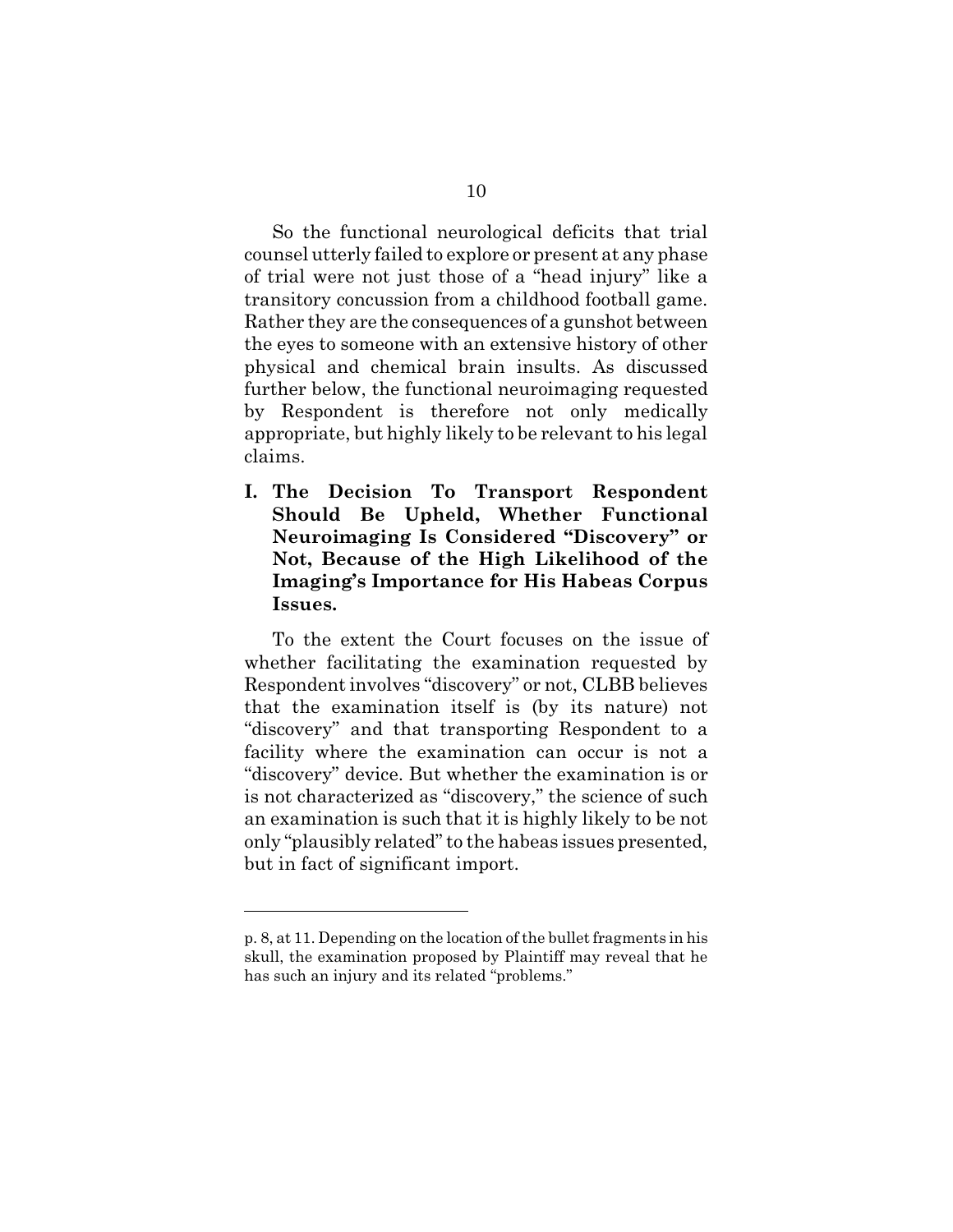#### **A. Functional Neuroimaging of Respondent Is Not "Discovery."**

As noted previously, an individual's access to his or her own neurological condition is not a matter of "discovery." No law can properly deny entirely an individual's access to that which he or she already inherently and legally possesses. Respondent therefore cannot rightfully be required to limit himself to external legal "discovery" standards in choosing to interrogate what is happening in his own body.

For example, while reasonable time, place, and manner restrictions might be appropriate to avoid interference with the rights of others, no law could properly require a prisoner to comply with a "discovery" rule before interrogating his or her own brain condition by talking out loud to a psychiatrist or neurologist on site in the prison. No more should or can the law consider transportation to a facility for an examination that cannot occur on site in the prison a "discovery" device, or require a prisoner to submit to a "discovery" rule to interrogate his or her own brain condition in that way. While the output of such a voluntary selfinterrogation may yield evidence, just as voluntary speech may, that does not make the process "discovery."

Furthermore, while the information revealed by the proposed examination is not yet known, the conditions it addresses are. Bullet fragments are still in Respondent's head and Respondent's conditions as a result of that gunshot, and other insults to his brain, are chronic.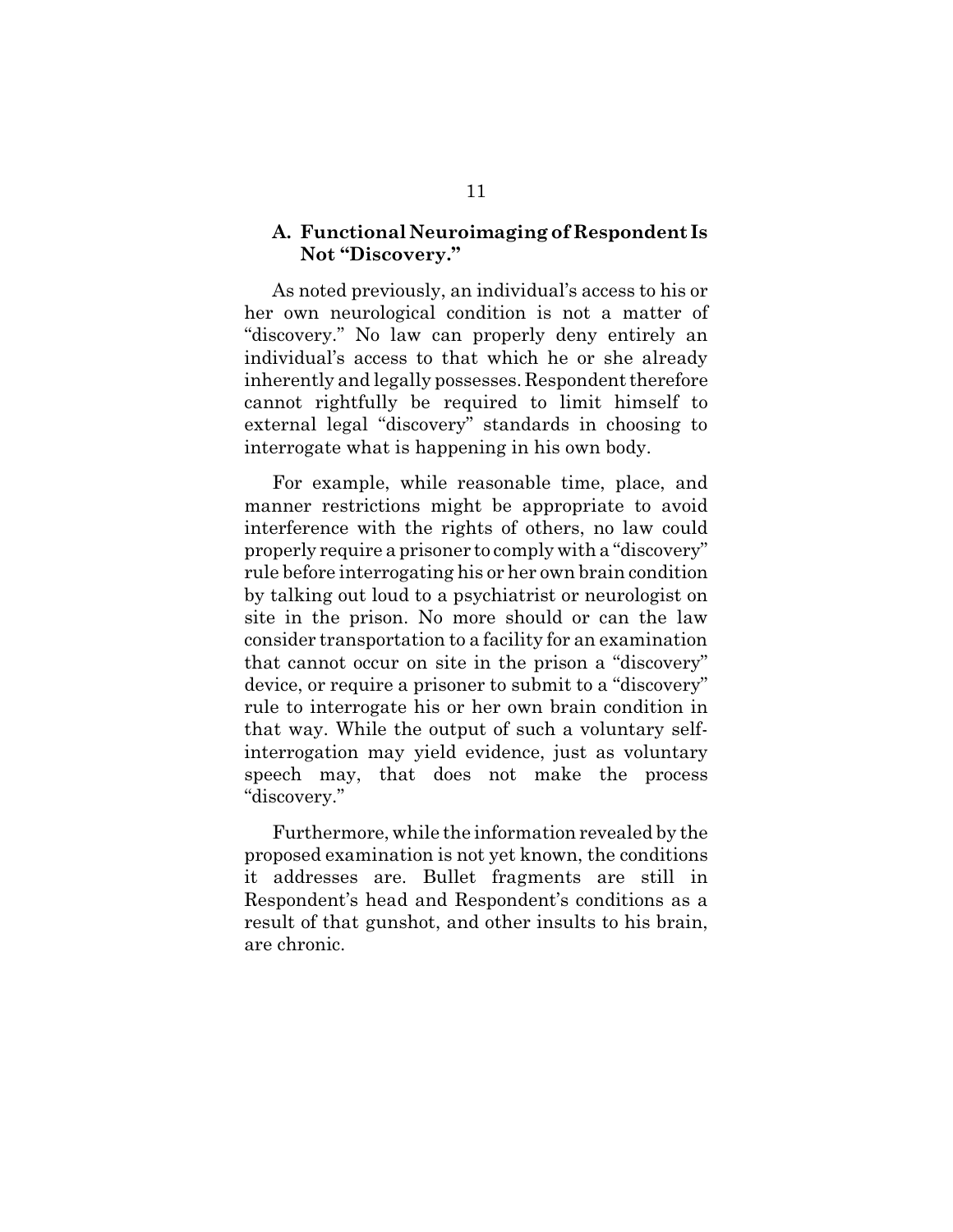For example, in 1996, while incarcerated, Respondent complained of severe left-side facial pain. ECF No. 98-3, at 2220. This is a symptom consistent with the right-side gunshot to his head. An appropriate clinical intervention in such circumstances is functional neuroimaging. *E.g.*, John D. Medaglia, *Functional Neuroimaging in Traumatic Brain Injury: From Nodes to Networks*, FRONTIERS IN NEUROLOGY, Aug. 24, 2017, at 1; Andrei Irimia & John D. Van Horn, *Functional Neuroimaging of Traumatic Brain Injury: Advances and Clinical Utility*, 2015 NEUROPSYCHIATRIC DISEASE AND TREATMENT 2355 (2015). No one can reasonably argue that a clinical intervention requires compliance with "discovery" processes—and the current proposed examination likely would not be necessary had such a clinical intervention occurred at the time with respect to the conditions that Respondent still has today.

Because information about Respondent's internal neurological condition should not be considered a matter of "discovery," the order of the District Court was entirely "agreeable to the usages and principles of law." 28 U.S.C. § 1651(a). But even if acquiring such information might now be defined as equivalent to acquiring information in "discovery," the requested examination process here would more than satisfy any such new definition.

### **B. Functional Neuroimaging Is Highly Likely To Provide Information Important to Respondent's Habeas Corpus Issues.**

While Respondent asserted several issues relevant to his habeas corpus arguments below, the most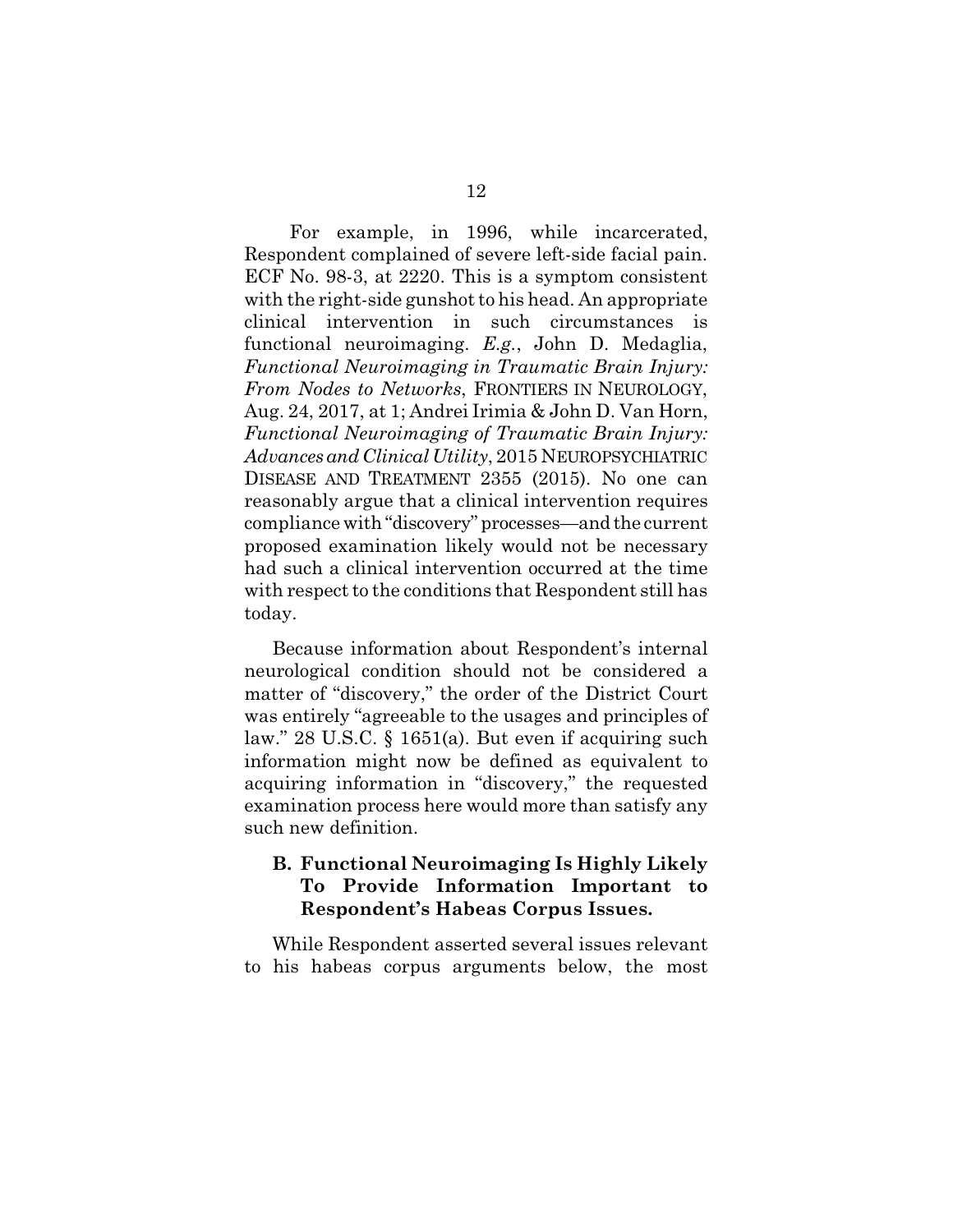obvious ones involve ineffective assistance of counsel. This Court announced its two-part test for establishing ineffective assistance in *Strickland v. Washington*, 466 U.S. 668 (1984). First, the petitioner must show that counsel's representation "fell below an objective standard of reasonableness." *Id.* at 688. Second, the petitioner must demonstrate prejudice by showing "a reasonable probability that, but for counsel's unprofessional errors, the result of the proceeding would have been different." *Id.* at 694.

Here, the Ohio Supreme Court has already held that the representation of Respondent by his trial counsel failed to satisfy "an objective standard of reasonable representation." Pet. App. 189a. But it also concluded (without any factfinder ever having considered what the effects of a bullet to the head might be) that this failure did not harm Respondent. *See id.* at 189a-91a. *See also* Pet. App. 197a (concluding Respondent had no "mental disease or defect.").<sup>8</sup> While it found that Respondent's history and background presented "some . . . modest, weight in mitigation," and that he may have endured a "difficult upbringing" with an abusive stepfather, the court believed that he had "made clear choices in his early life to rebel against authority and to spend his time and effort on self-

<sup>&</sup>lt;sup>8</sup> In effect, contrary to the record before it, the state court treated trial counsel's failure to present information about the physical condition of Respondent's brain, and any resulting neurological effects, as if it were the rejection of a well-developed alternative trial strategy, as opposed to something not investigated by counsel at all. *See*, *e.g.*, Pet. App. 231a, 238a-39a.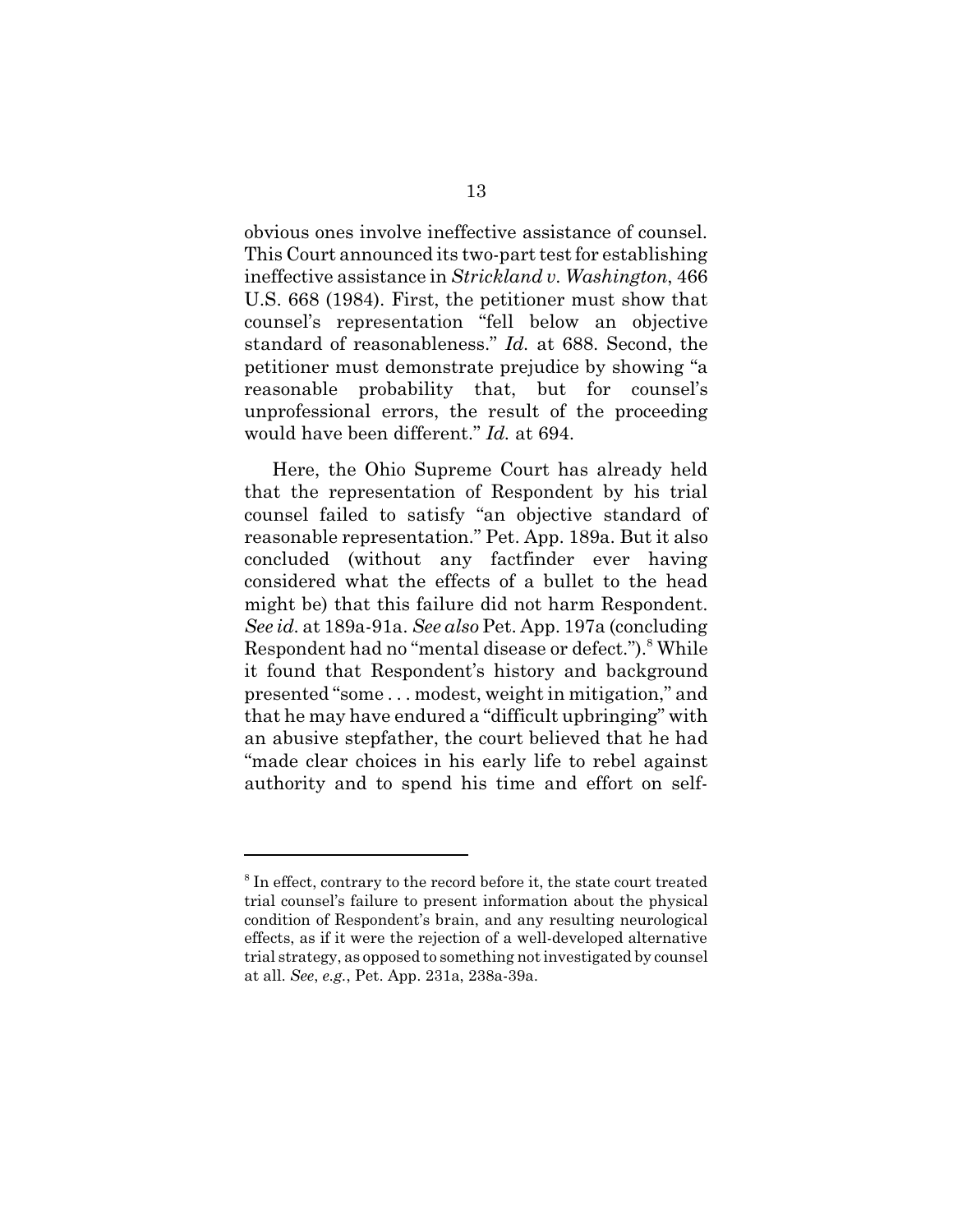gratification through drugs, alcohol, and property crimes." Pet. App. 197a.

This is not, however, a view that is binding here. Under clearly established federal law, *Strickland* prejudice is assessed by evaluating the totality of the mitigating evidence—both the evidence adduced at trial and the evidence adduced in habeas proceedings—and then re-weighing all of it against the aggravating evidence to determine if "there is a reasonable probability that at least one juror would have struck a different balance." *Wiggins v. Smith*, 539 U.S. 510, 537 (2003). *See also Williams (Terry) v. Taylor*, 529 U.S. 362, 397-98 (2000) ("[T]he graphic description of Williams' childhood, filled with abuse and privation, or the reality that he was 'borderline mentally retarded,' might well have influenced the jury's appraisal of his moral culpability").

At a minimum under this standard, the functional neuroimaging proposed by Respondent could reveal or confirm the existence of deficits caused by physical and chemical insults to Respondent's brain. These deficits, on their own or in combination with Respondent's alcohol use at the time of his crime, would bear directly on whether and to what extent he could have controlled his own actions and under what circumstances. This could have undermined any notion that Respondent made "clear choices" about his behavior, influenced the jury's assessment of Respondent's moral culpability, and provided the jury with added reasons for affording Respondent compassion in deciding whether to impose the death penalty. In short, the results of the functional neuroimaging would shed substantial light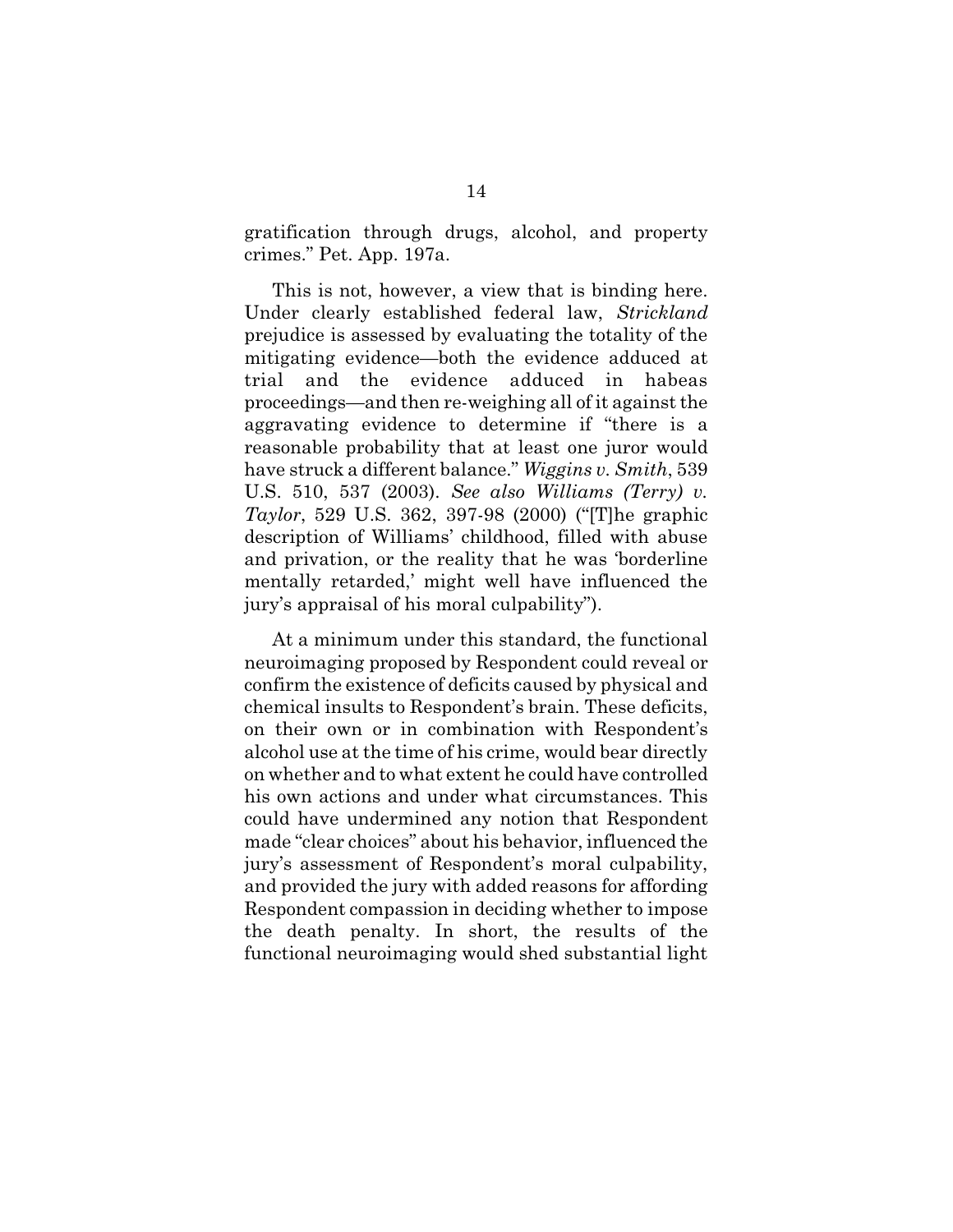on the issue of whether the "result of" Respondent's conviction, or the "result of" his sentencing in fact "would have been different" because of the ineffective assistance of his counsel (including his counsel's failure to explore additional testing).

#### **1.** *An Overview of Brain Imaging***.**

Brain imaging can be roughly divided into two categories: structural imaging and functional imaging. Structural imaging takes a static picture at one moment in time. It can reveal abnormalities in the size of brain structures, the presence of acute blood, and the presence of tumors and lesions—but not how the brain is functioning.

CT scans and MRI scans are the most common structural imaging techniques. CT scans use conventional x-ray images taken from different angles and combined by computer to provide more detail.

MRI scans use powerful magnets to produce a magnetic field that causes protons in the body to align with the field. *See generally*, *e.g.*, NATIONAL INSTITUTE OF BIOMEDICAL ENGINEERING, *Magnetic Resonance Imaging*, https://www.nibib.nih.gov/science-education/ science-topics/magnetic-resonance-imaging-mri (last visited Mar. 29, 2022). Energy released by the protons when the magnetic field is removed produces images of soft tissues in the body, such as the brain, much better than a CT scan. MRI scans cannot, however, be used for patients that may have iron, steel, or other magnetizable objects in their bodies. The magnets used can exert enough force to move such objects violently, causing serious physical injury.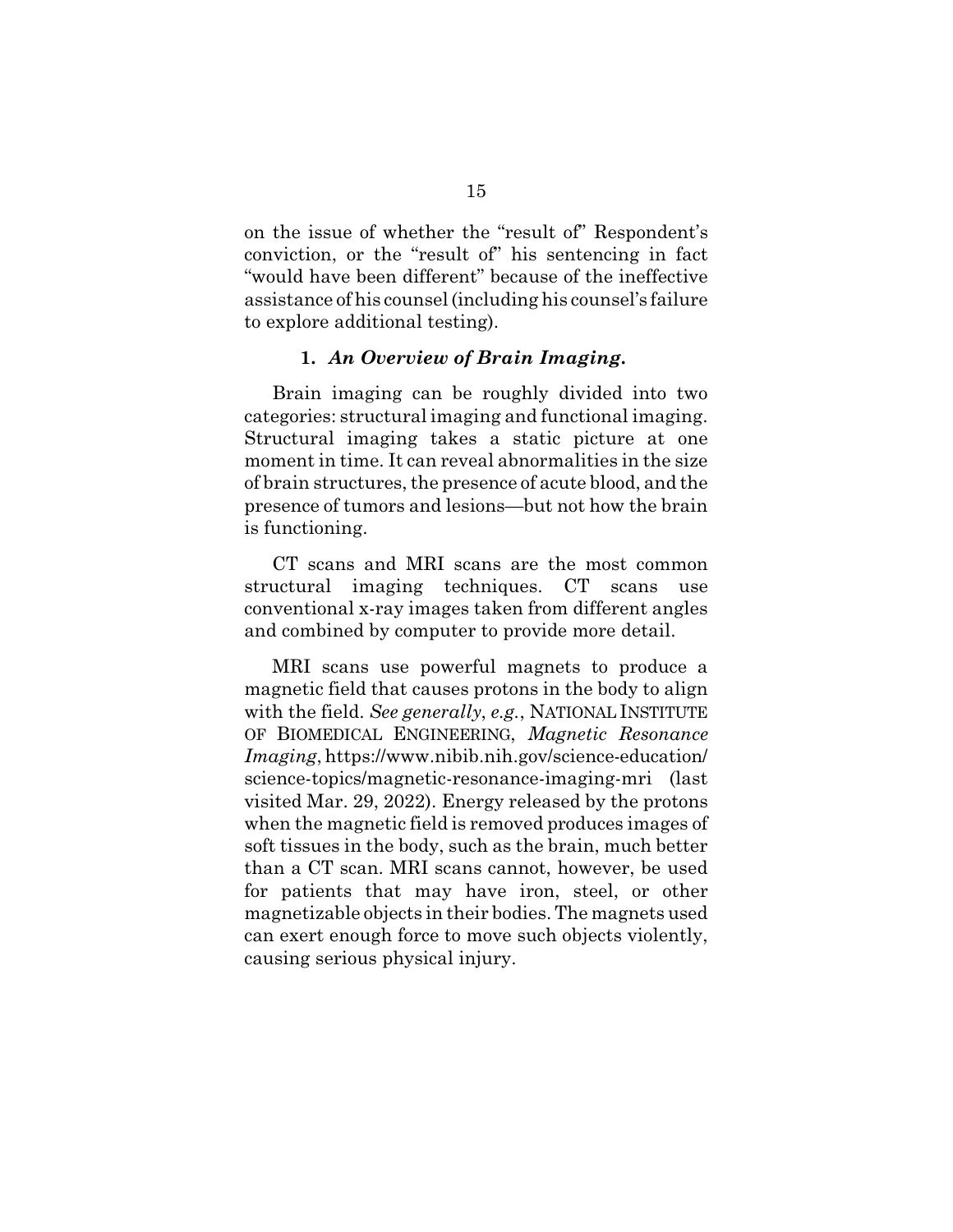In contrast, functional imaging captures the dynamic processes of a working brain, rather than a static picture. PET scans and fMRI (functional MRI) scans are the imaging tools of choice for learning how a diseased or injured brain is actually working, identifying a diagnosis, and developing treatment options.

A PET scan identifies brain functions and abnormalities by measuring the uptake of radioactive tracers in the brain as a proxy for brain activity. An fMRI scan shows the brain in action by measuring changes in blood flow to specific areas of the brain when they are active, using blood oxygen levels as a proxy rather than a radioactive tracer.

While highly valuable tools, PET and fMRI scanners are large and require sophisticated computer systems to convert mathematically acquired data into images. In the case of PET scans, they also require an infrastructure to generate the radioactive isotopes that are used as ligands (molecules that "tag" other specific molecules by binding to them) for these scans. As a result, such scans are not performed outside of "tertiary care" medical facilities.

#### **2.** *Respondent's Medical History Makes Functional Brain Imaging Appropriate***.**

Functional brain imaging using PET and fMRI scans is not a process indicated for every possible neurological issue. But where a patient's medical history indicates that physical or chemical damage to the brain may have occurred, and where the patient's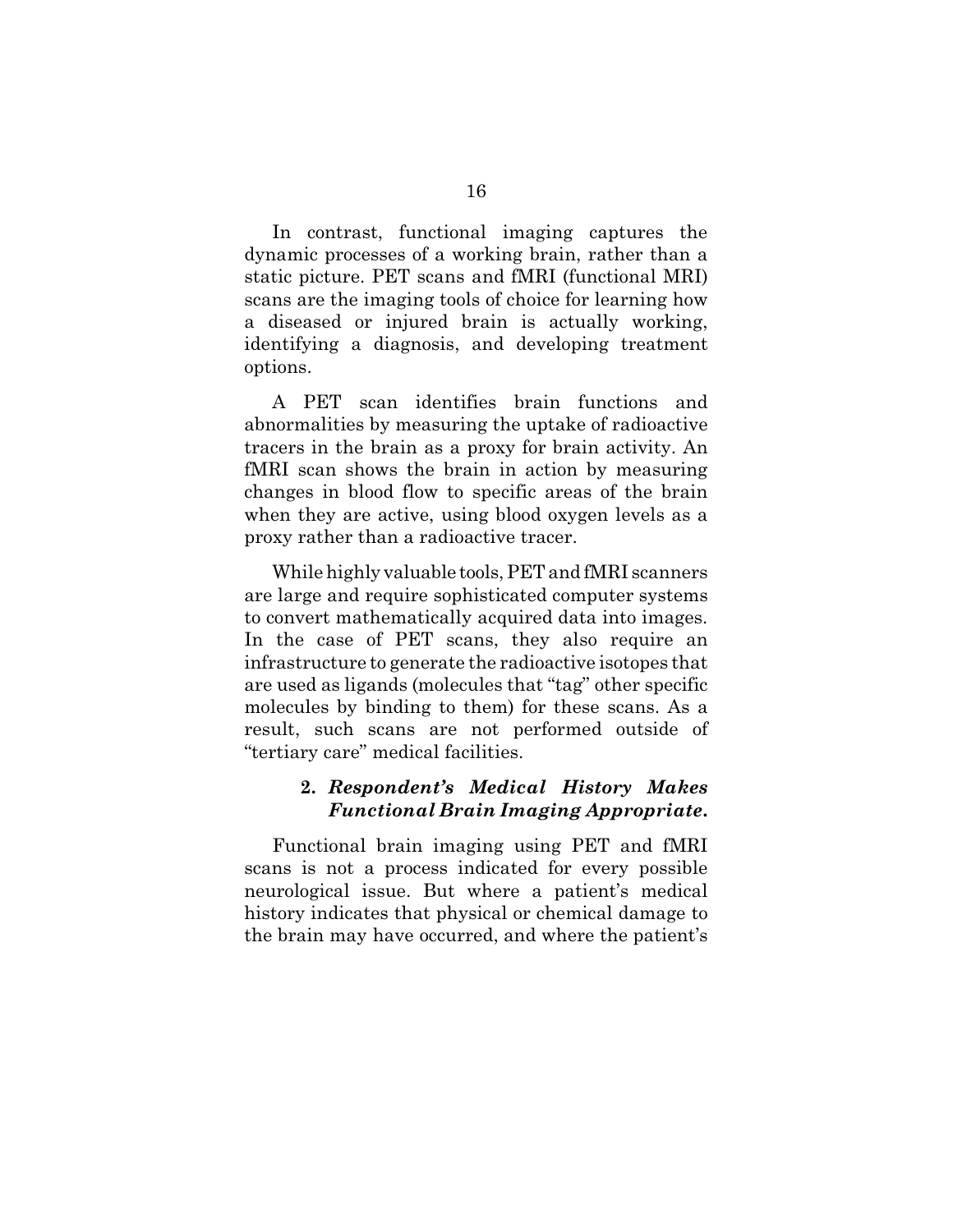behavioral history is consistent with such damage, such imaging is likely to be revealing.

Respondent's background is rife with such indicators. While mentioned earlier and in Respondent's own briefing, some of that background deserves further emphasis to demonstrate why the examination he has requested is scientifically appropriate.

Well before the crime resulting in his current sentence, Respondent suffered multiple physical and biochemical insults to the brain of the kind linked to subsequent cognitive and behavioral problems. Medical records indicate that this may have begun with a fall from a second-floor porch when he was in the second grade. ECF No. 98-4, at 2480-81. He was also kicked, hit with fists, and thrown through a wall by his stepfather. ECF No. 98-3, at 2244. He began using drugs, primarily cannabis and alcohol, perhaps as early as age 7, ECF No. 98-3, at 2214, and certainly by age 9, Pet. App. 193a.

In 1975, at the age of 13, Respondent illegally entered a school building. When discovered by police, he shot himself between the eyes in an abrupt suicide attempt. The shot sent bullet fragments into the bone (the orbit) housing his right eye, into his sinuses, and near (or perhaps into) his brain. His right eye had to be removed. An orbital CT scan performed two years later revealed that bullet fragments still "extend[ed] directly medially to the area of the nasopharynx and then along a tract posteriorly to approximately the level of the sphenoid sinus." ECF No. 98-3, at 2230.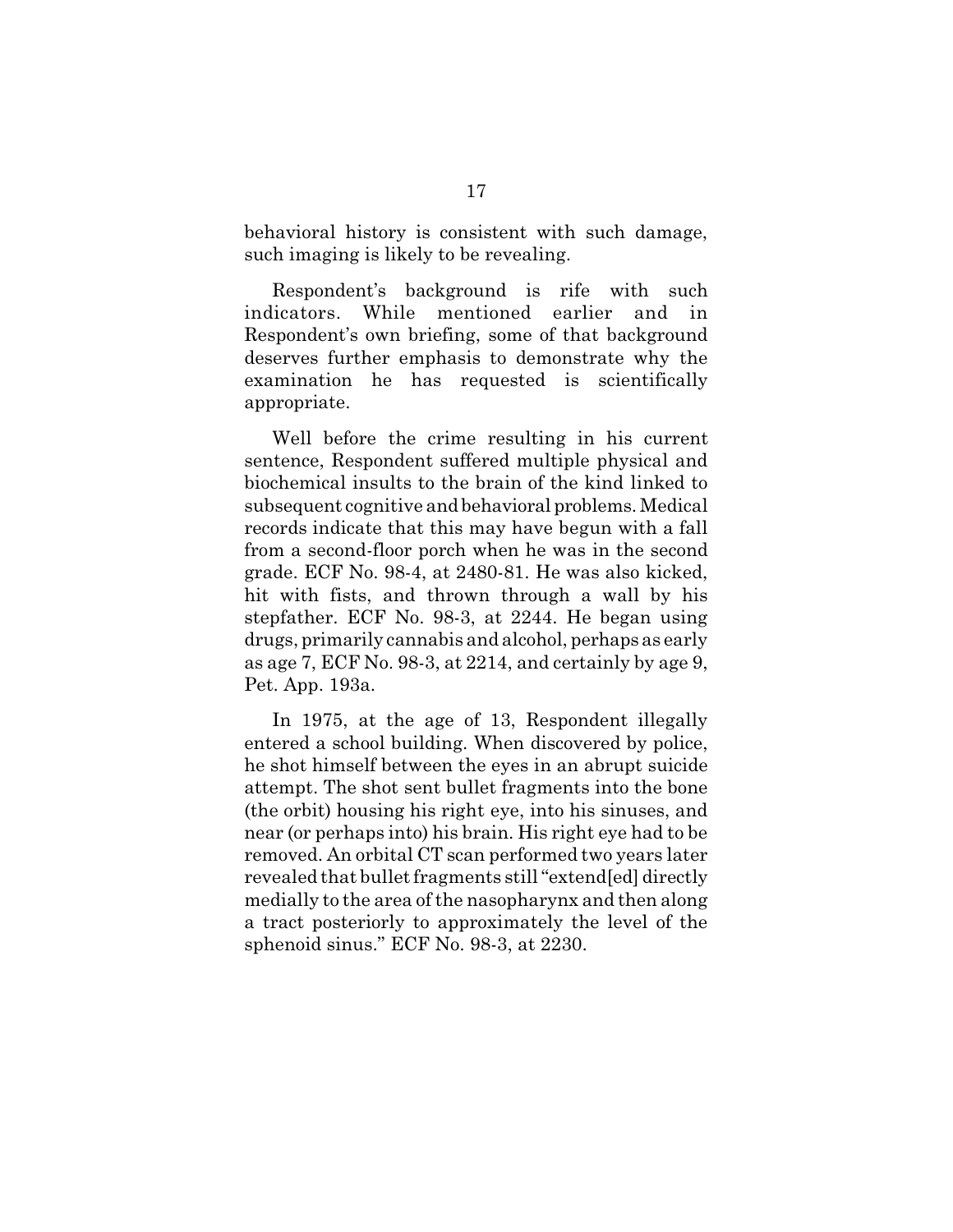Today, some 20 to 30 bullet fragments remain in Respondent's head. Pet. App. 30a, 193a, 263a. In addition to the loss of an eye, the injury has resulted in continuing clinical symptoms, including left-sided cluster headaches, chronic sinusitis, facial pain, and bloody discharge from his nose. *See* ECF No. 98-3, at 2220.

#### **3.** *Respondent's Behavioral History Makes Functional Brain Imaging Appropriate***.**

The history of physical and chemical insults to Respondent's brain indicate that functional neuroimaging would be likely to reveal additional information about their effect on his behavior. Respondent's behavior itself, as reflected in clinical records, confirms this.

In addition to a polysubstance use disorder (demonstrated by his chronic drug and alcohol abuse), Respondent was variously diagnosed, before the crime for which he is currently sentenced to death, with two other serious psychiatric conditions: major depression and mixed personality disorder. *See* ECF No. 98-3, at 2246. These conditions had a long history.

Formal psychiatric examination for Respondent seems to have begun when his mother sent him for psychiatric hospitalization as a child. *See, e.g.*, ECF No. 98-3, at 2244. It continued when he was discharged into an adolescent psychiatric unit after recovering physically from surgery after his self-inflicted gunshot at age 13. *See id.* at 2245.

At age 23, Respondent was again hospitalized for psychiatric reasons, this time at the Cleveland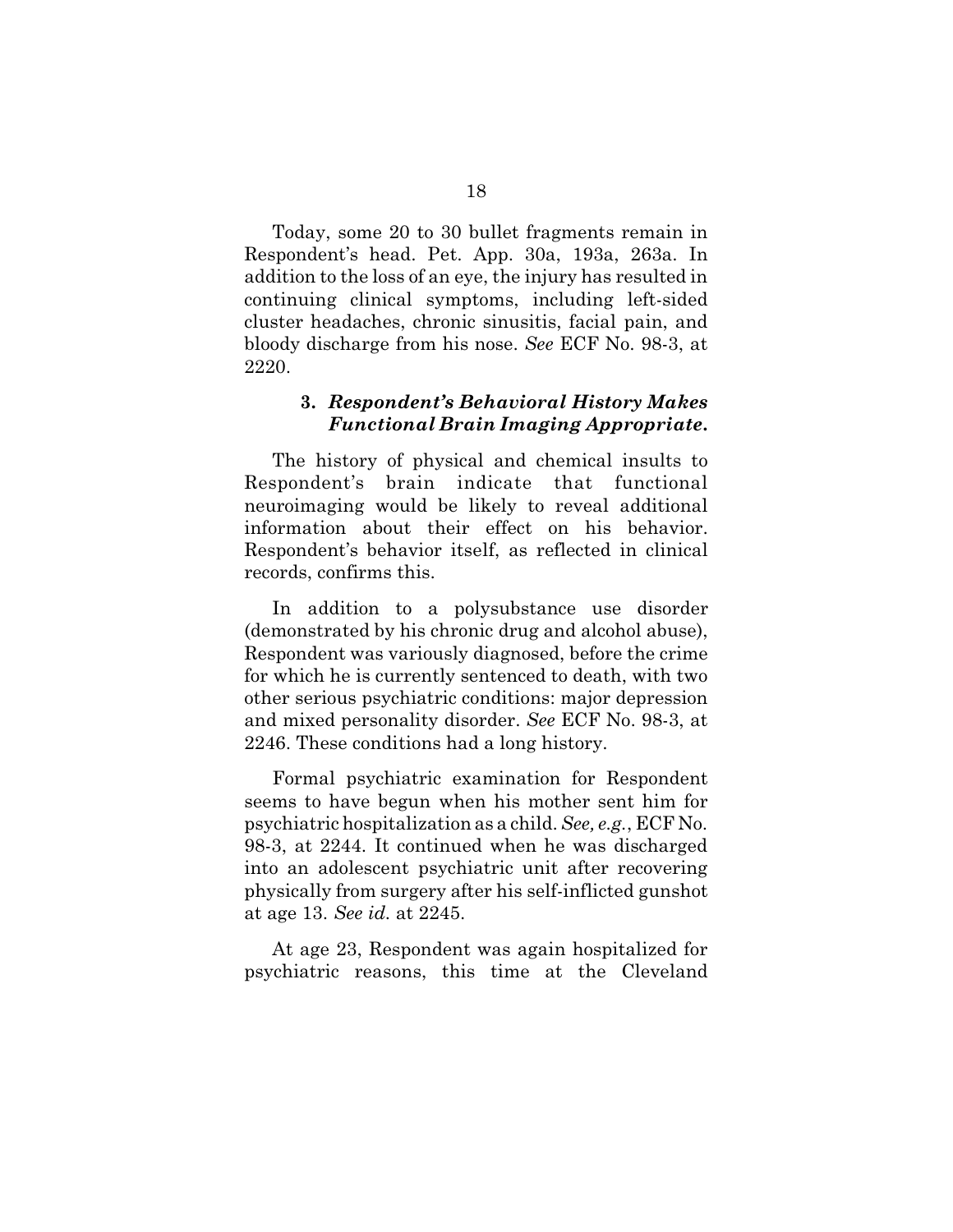Psychiatric Institute in 1986. *See* ECF No. 98-3, at 2251-53.<sup>9</sup> Then in 1988, at age 25, while imprisoned at the Marion Correctional Institute, Respondent attempted suicide again, this time by cutting his right arm and pumping his fist to increase the blood loss. ECF No. 98-3, at 2241. He was transferred to a forensic psychiatric hospital for treatment.

In June of 1990, Respondent attempted suicide yet a third time, severely lacerating his left hand while articulating a wish to die. ECF No. 98-3, at 2251. A subsequent forensic psychological examination described him as "a despondent, depressed, rejected and highly suicidal individual." ECF No. 98-3, at 2257. He presented as impulsive, irritable, and with poor impulse control, and clinicians described him as intolerant of stress and frustration. ECF No. 98-3, at 2251. Clinicians also noted immaturity and the impulsive quality of his suicidal behaviors, ECF No. 98- 3, at 2259, drawing a direct link between the two in the form of "[p]oor impulse control resulting in selfmutilative behaviors." ECF No. 98-3, at 2252.

<sup>&</sup>lt;sup>9</sup> When Respondent was 8 years old, his mother had a "nervous breakdown." Pet. App. 52a. She eventually was psychiatrically hospitalized at least three times for "manic depression" (bipolar disorder). ECF No. 98-4, at 2488. This means Respondent had an increased risk of developing a mental illness. *See, e.g.*, Roselind Lieb, et al., *Parental Major Depression and the Risk of Depression and Other Mental Disorders in Offspring*, 59 ARCHIVES GEN. PSYCHIATRY 365, 372 (2002) ("Major depression in parents increases the overall risk in offspring for onset of depressive and other mental disorders and influences patterns of natural course of depression in the early stages of manifestation.").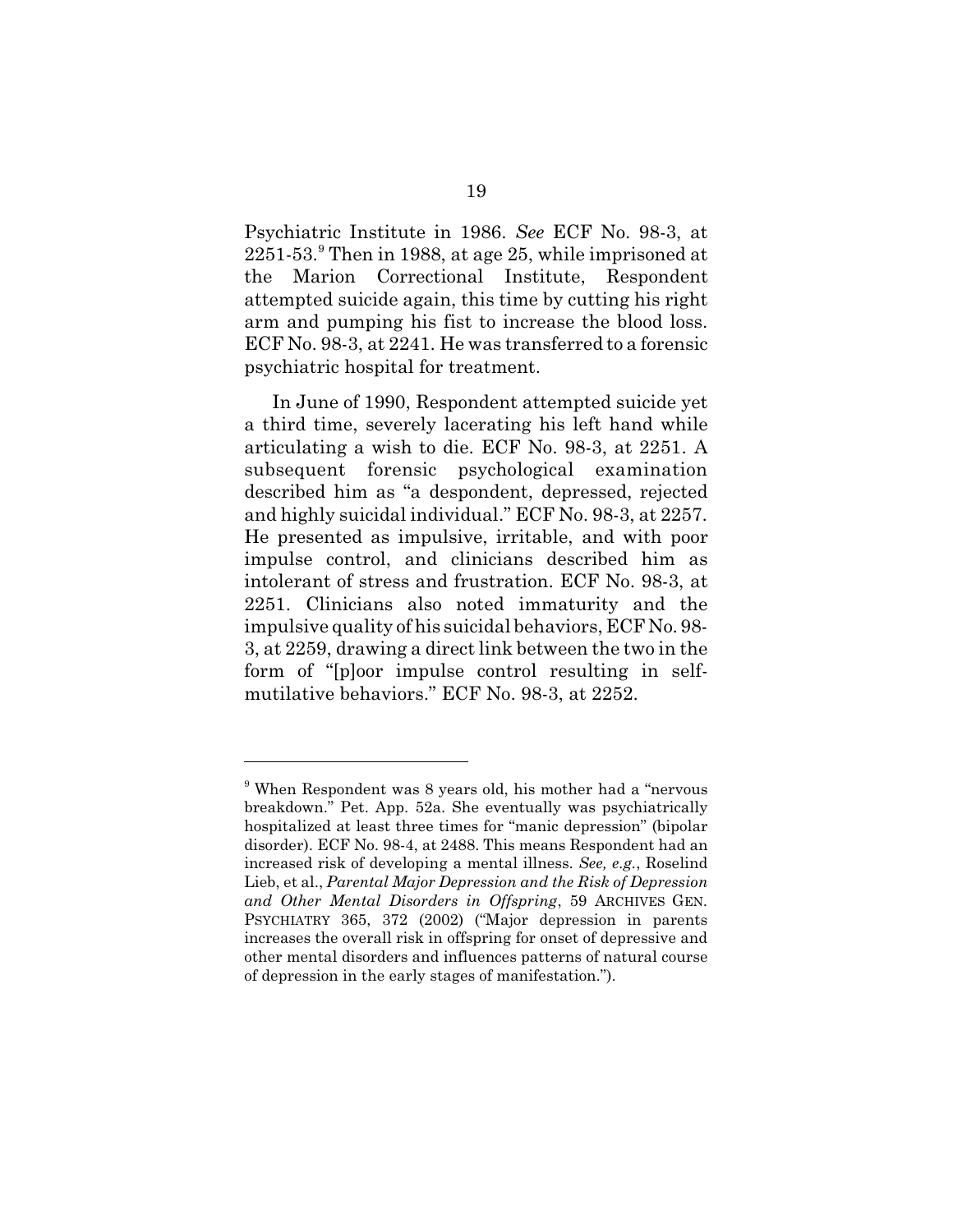### **4.** *Functional Brain Imaging Is Highly Likely To Reveal Relevant Data About Respondent's Brain and Behavior***.**

In May 1996, Respondent underwent an ENT (ear, nose, and throat) consultation after continuing to experience severe pain on the left side of his face. A radiologist involved in the consultation ultimately determined that there were "tiny metallic densities at the ethmoid sinuses," indicating that bullet fragments were still present near Respondent's brain. ECF No. 98-3, at 2220.

In July 1996, to try to determine better the location of the bullet fragments in his head in aid of treatment of his conditions, Respondent had a structural CT scan performed. The scan revealed 20 or 30 metal fragments "scattered in his nasion" (the top of the bridge of the nose, between the eyes) and in the "right orbital and ethmoid sinus regions" (the hollow spaces in the bones of the right eye and between the eyes and behind the nose). Pet. App. 30a (quoting ECF No. 106-2, at 7088). But there was no "clear view of his frontal lobes or the rest of his brain." *Id.* As a result, the CT structural scan could not establish whether Respondent has bullet fragments in his brain, is suffering more residual damage from the fragments already visible, or both.

Respondent is not and was not a candidate for an MRI because of the metal nature of the bullet fragments in his head. But that condition does not preclude a functional PET scan. As the scientific studies noted earlier indicate, such functional brain imaging has high value in identifying the brain deficits caused by injury to areas such as the orbitofrontal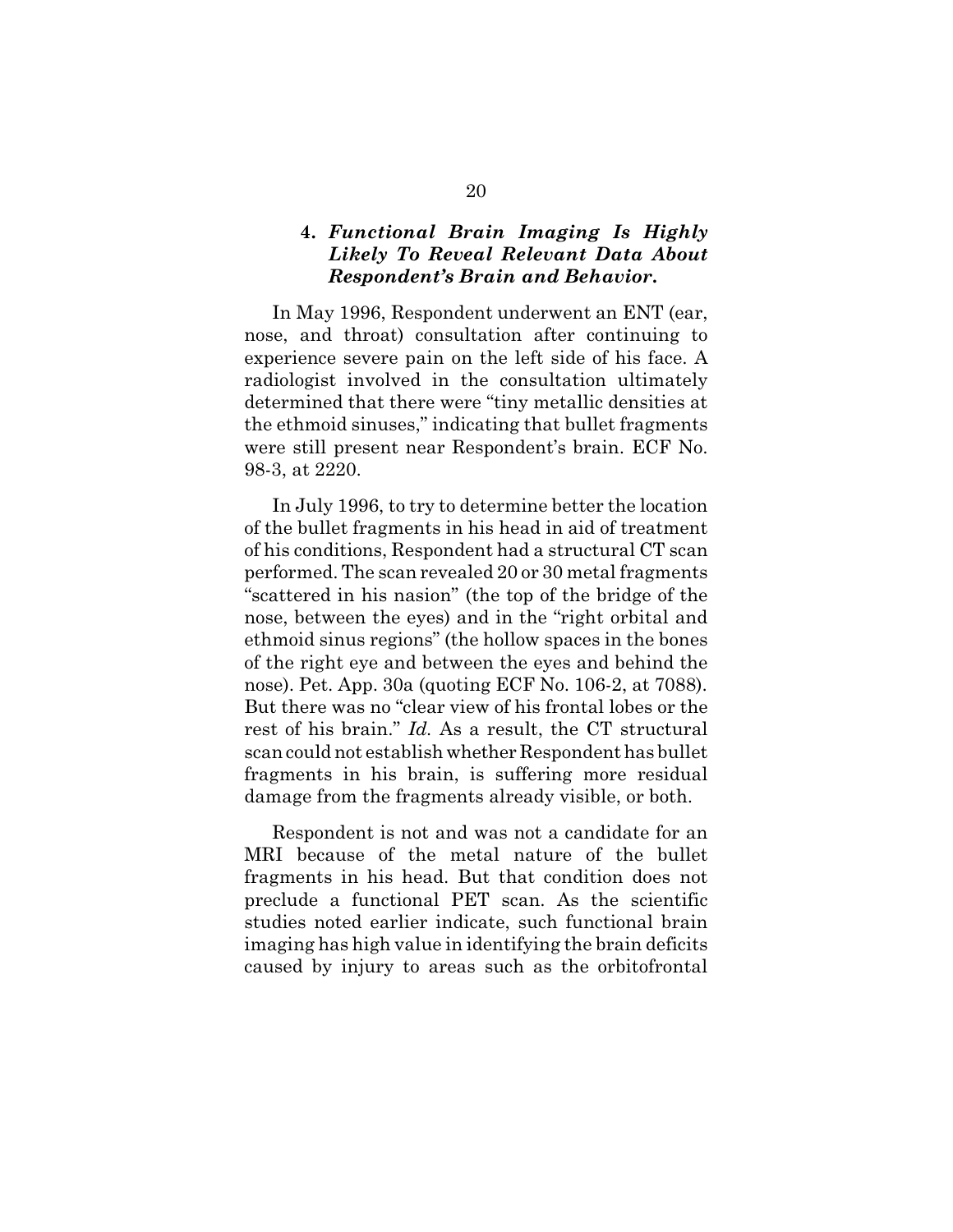cortex. *See*, *e.g.*, Joanna S. Fowler, et al., *supra* pp. 8, 10 n. 7. Studies of injuries such as those in Respondent's history certainly support this.

In addition, traumatic brain injury in pediatric populations typically causes harm to brain cells rather than to gross structures. This harm will not show up in structural imaging of the brain, such as from a CT scan. And although the externally visible symptoms from head injuries such as concussions are, in that young population, typically brief in duration, longlasting deficits from such injuries occur that can be particularly destructive to the developing brain of a child, with resulting changes in personality and behavior. *E.g.*, Meeryo C. Choe, et al., *A Pediatric Perspective on Concussion Pathophysiology*, 24 CURRENT OPINION IN PEDIATRICS 689, 693 (2012).

Functional neuroimaging, unlike structural neuroimaging, can perceive these long-term effects of childhood and adolescent traumatic brain injury. Depending on which networks or cortical areas have been damaged, such injuries may decrease cognitive function (memory, reading, language, organization), mood regulation (rage, depression, anxiety), attention (distractibility, sleep dysregulation), and sensory or motor functions. The long-term consequences of these injuries, even without additional brain insults, can be a significant decrease in occupational, academic, and relational functioning and an increase in psychiatric illness. *See*, *e.g.*, John D. Medaglia, *supra* p. 12, at 1; Andrei Irimia and John Darrell VanHorn, *supra* p. 12, at 2358.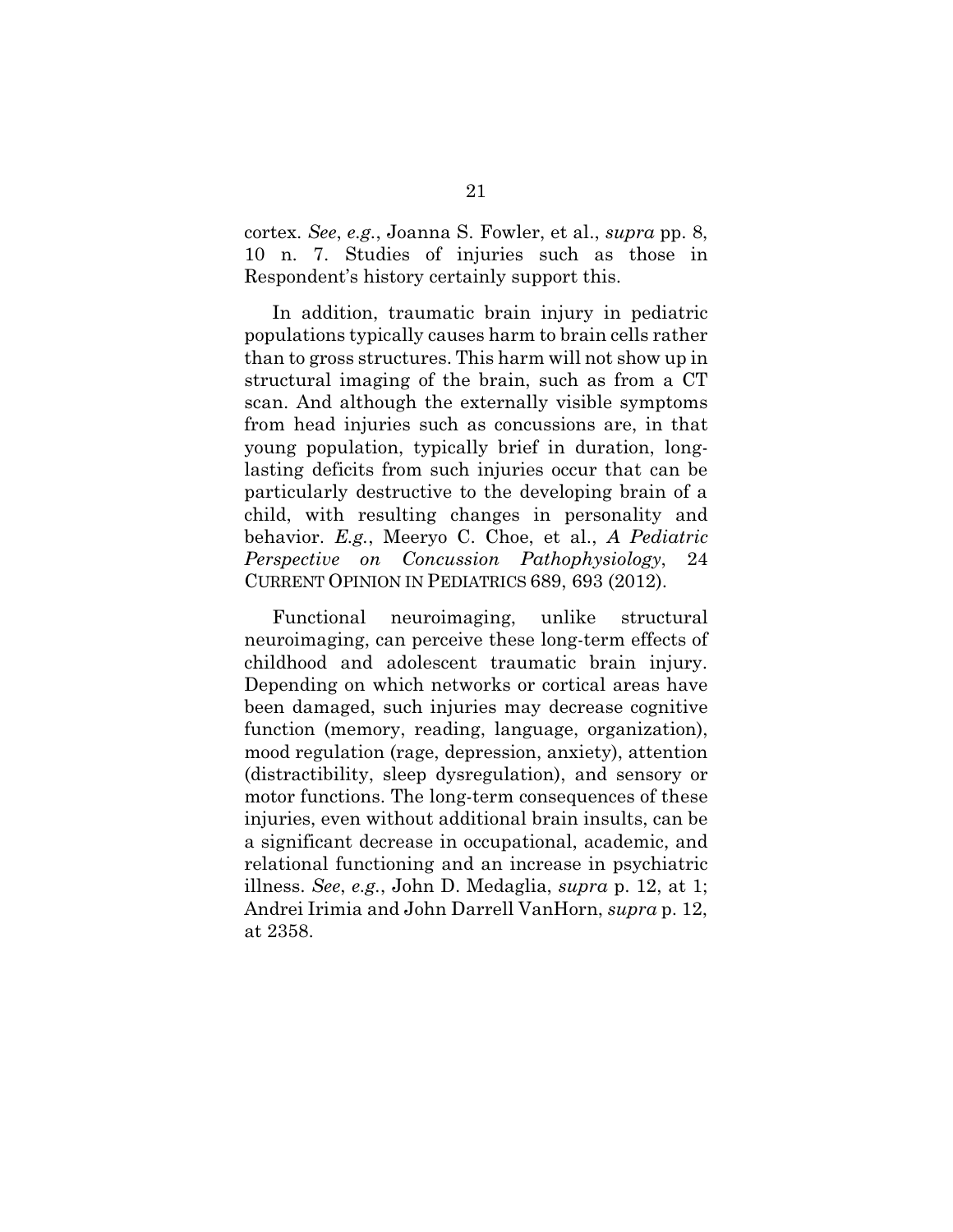Nor is all traumatic brain injury caused by a physical insult. For example, the developing child and adolescent brain is particularly vulnerable to the effects of drug use, and such use increases the risk for developing substance use disorders later in life. B.J. Casey, et al. 1124 *The Adolescent Brain*, ANNALS OF THE NEW YORK ACAD. OF SCI.111, 116-17 (2008). In general, children who use alcohol have smaller prefrontal cortices and smaller hippocampi, areas in the brain responsible for planning, goal directed behavior, decision making, and impulse control. Early alcohol use also leads to smaller abnormalities in the temporal cortex and cingulate cortex, areas of the brain responsible for memory formation and reward anticipation. And, in general, adolescents with high alcohol use tend to demonstrate cognitive impairments, including difficulties with memory, attention, and response inhibition. *E.g.*, Krista M. Lisdahl, et al., *Dare to Delay? The Impacts of Adolescent Alcohol and Marijuana Use Onset on Cognition, Brain Structure and Function*, FRONTIERS IN PSYCHIATRY, Jul. 1, 2013, at 1, 4.

Early cannabis use also affects brain development in children and adolescents, including poor gray matter development in the prefrontal cortex, hippocampus, and other related memory encoding structures. *See*, *e.g*., Krista L. Medina, et al., *Effects of Alcohol and Combined Marijuana and Alcohol Use During Adolescence on Hippocampal Volume and Asymmetry*, 29 NEUROTOXICOLOGY AND TERATOLOGY 141, 148 (2007). Functional neuroimaging studies show that such cannabis users can have poor connectivity between parts of the emotion regulating and executive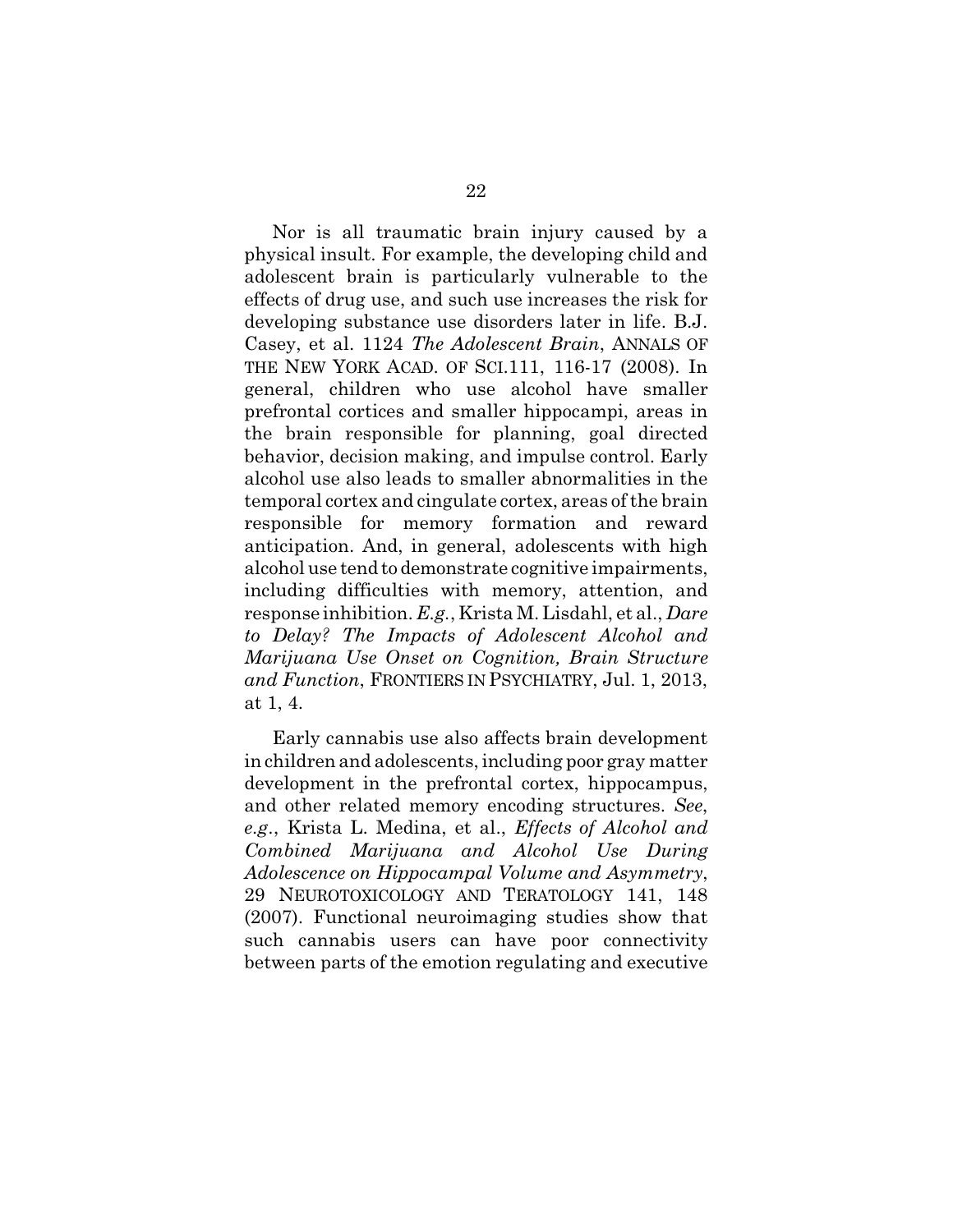functioning networks, *i.e*., the limbic system and the prefrontal cortex. If present, these brain alterations correlate with three important negative effects. First, adolescents who use marijuana (particularly before age 15) often have difficulty with impulse control, attention, memory, learning, and problem solving. Second, early cannabis use correlates with an increased risk for future substance use and mood disorders in later life. Finally, cannabis use in teens has been linked to a much greater risk of developing psychotic symptoms or a chronic psychotic disorder in young adulthood. *See generally*, Rebecca Crean, et al., *An Evidence-Based Review of Acute and Long-Term Effects of Cannabis Use on Executive Cognitive Functions*, 5 JOURNAL OF ADDICTION MEDICINE 1 (2011).

Finally, chronic cocaine use often produces changes in the pathways of the nucleus accumbens and the ventral tegmental area (structures more in the interior of the brain than those discussed above), changes that exacerbate both the desire to use the drug and that produce maladaptive responses to stress. *See* ECF No. 98-3, at 2219; ECF No. 99-3, at 6696 (referencing Respondent's cocaine use). Cocaine use also reduces functioning in the orbitofrontal cortex. This appears to underlie the poor decision-making, inability to adapt to negative consequences of drug use and lack of selfinsight shown by people addicted to cocaine. *See* Nora D. Volkow, et al., *Addiction: Beyond Dopamine Reward Circuitry*, 108 PROCEEDINGS OF THE NAT'L ACAD. OF SCI. OF THE USA, 15037, 15038 (2011); Hong Gu, *et al*., *Mesocorticolimbic Circuits Are Impaired in Chronic Cocaine Users as Demonstrated by Resting-State Functional Connectivity*, 53 NEUROIMAGE 593 (2010);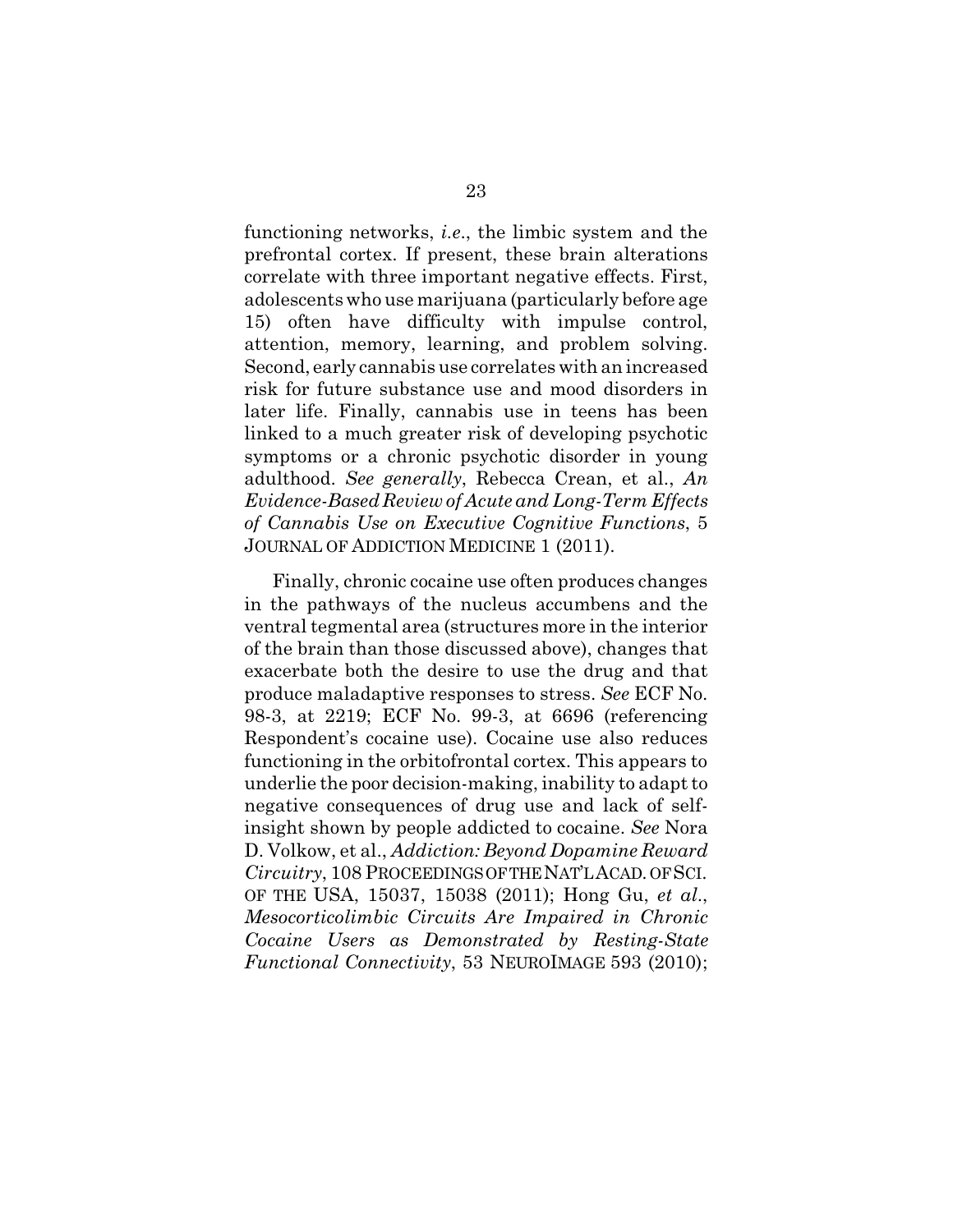Andreas Büttner, *Neuropathological Alterations in Cocaine Abuse*, 19 CURRENT MED. CHEMISTRY 5597- 5600 (2012).

As these examples indicate, functional neuroimaging can reveal or confirm the existence of deficits caused by physical and chemical insults to the brain. These deficits, on their own or in combination with alcohol use by Respondent at the time, would bear directly on whether and to what extent he could have controlled his own actions (and under what circumstances).<sup>10</sup> Thus, the existence (or lack) of such data from the examination of Respondent will directly inform the likelihood that, if trial counsel had presented appropriate information about Respondent's brain at trial or sentencing, "the result of the proceeding[s] would have been different."

## **5.** *A Further Example: Functional Brain Imaging and Post Traumatic Stress Disorder***.**

Individuals who have experienced childhood psychological abuse, physical abuse, and high levels of intra-familial violence have a high rate of posttraumatic stress disorder (PTSD) in adolescence and adulthood. Gayla Margolin & Katrina A. Vickerman,

<sup>&</sup>lt;sup>10</sup> As one medical evaluator of Respondent noted, Respondent's "ability to exercise rational and voluntary choices at the time would have been adversely affected by any neurological deficits which resulted from having shot himself in the head . . . ." ECF No. 98-3, at 2198. *See also* ECF No. 98-3, at 2188-94 (similar as to any organic brain disorder caused by Respondent's early and long-term alcohol abuse).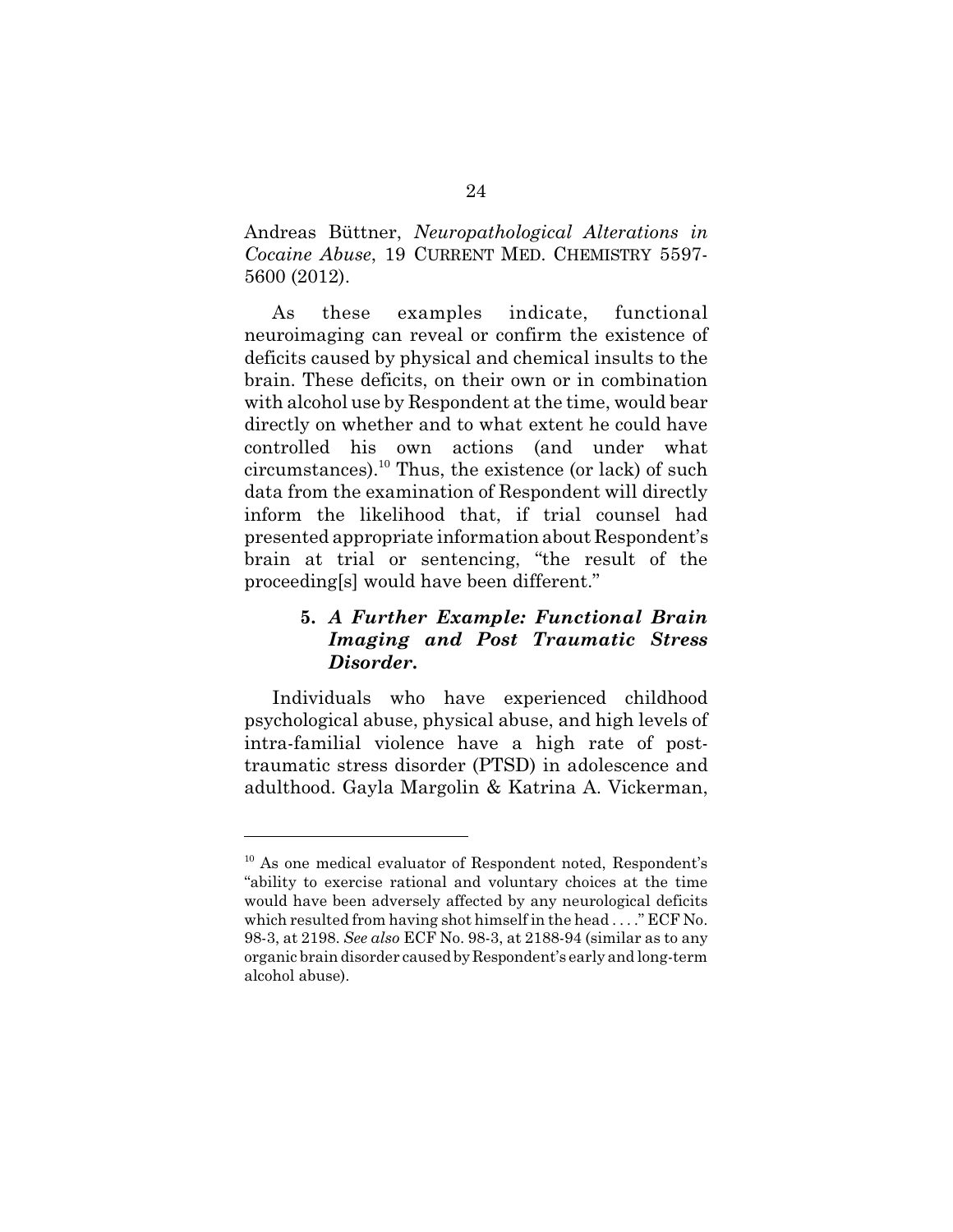*Post-Traumatic Stress in Children and Adolescents Exposed to Family Violence: I. Overview and Issues*, PROFESSIONAL PSYCHOLOGY: RSCH. AND PRACTICE, 38(6), Dec. 1, 2009, at 1, 2-4. The disorder is characterized by hypervigilance, hyperarousal, insomnia, agitation, irritability, impulsivity, memory deficits, withdrawal, confusion, aggression, and dissociation. Gerasimos Kolaitis, *Trauma and Post-Traumatic Stress Disorder in Children and Adolescents*, EUROPEAN JOURNAL OF PSYCHOTRAUMATOLOGY, Sept. 29, 2017, at 1. All othese reflect persistent and abnormal adaptations of the neurobiological systems regulating stress and fear. All of them are relevant to responsibility for criminal action (and the extent of such action).

Traumatic brain injury is also known to accentuate the risk of developing PTSD from subsequent traumatic experiences. Richard Bryant, *Post-Traumatic Stress Disorder vs Traumatic Brain Injury*, 13 DIALOGUES IN CLINICAL NEUROSCIENCE 251 (2011). Respondent's history therefore includes a remarkable number of the risk factors for the development of PTSD and its symptoms. *See*, *e.g.*, Alexandra Macdonald, et al., *PTSD and Comorbid Disorders in a Representative Sample of Adolescents: The Risk Associated with Multiple Exposures to Potentially Traumatic Events*, 34 CHILD ABUSE & NEGLECT 773, 774-83 (2010). A PTSD diagnosis would explain and unite many of Respondent's symptoms of mental illness documented by previous clinicians, including hypervigilance, irritability, insomnia, emotional dysregulation, dysphoria and impulse control deficits. *See*, *e.g.*, Gerasimos Kolaitis, *supra*, at 1.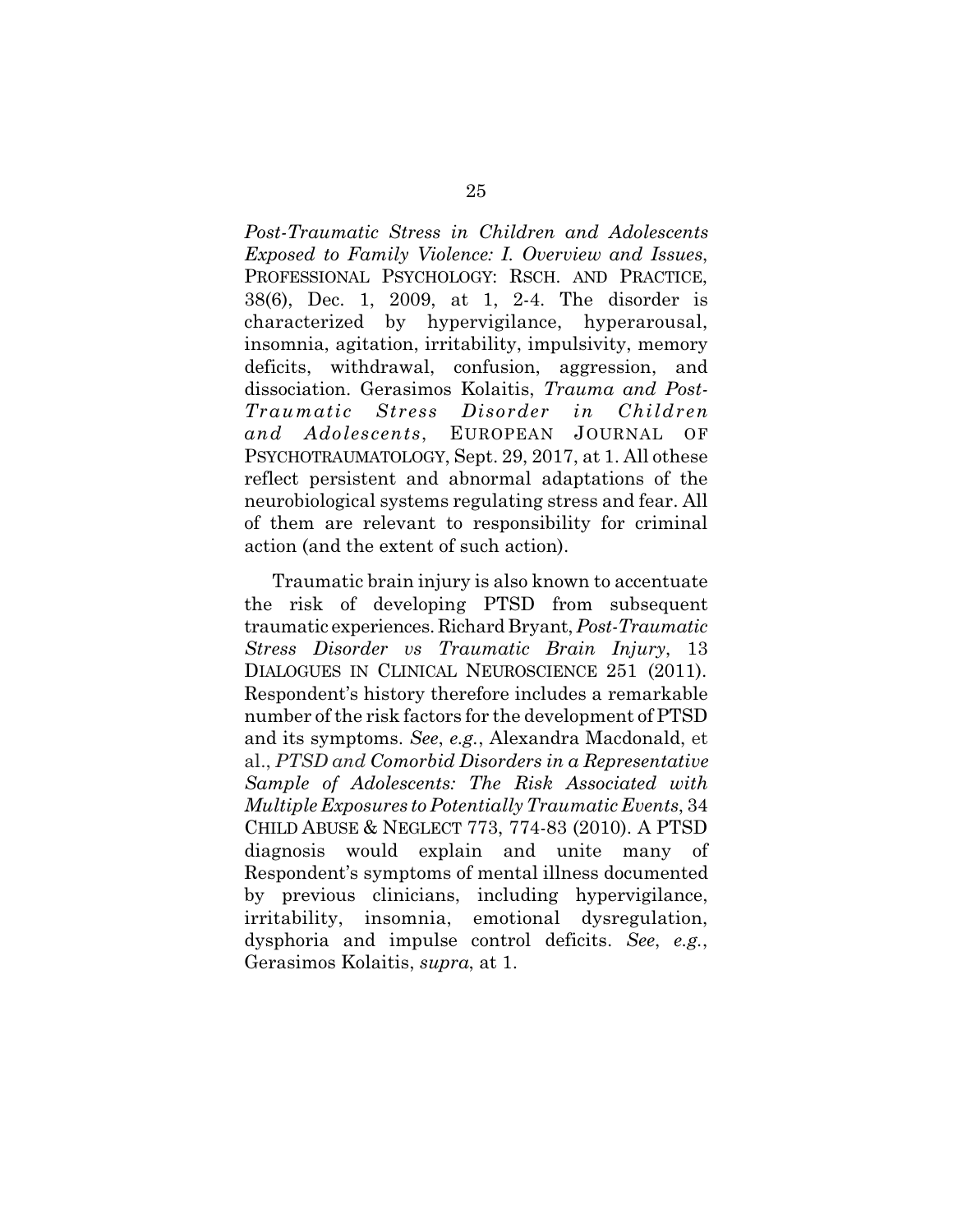Functional neuroimaging can reveal clear neurobiological correlates for PTSD by mapping biomarkers onto the structures and systems responsible for regulation of various important brain functions. For example, PTSD sufferers display a reduced volume of, and activity in, the hippocampus and the cortex, especially the prefrontal cortex, implicating altered stress responses and an impaired top-down control of fear. Jonathan E. Sherin & Charles B. Nemeroff, *Post Traumatic Stress Disorder: The Neurobiological Impact of Psychological Trauma*, 13 DIALOGUES IN CLINICAL NEUROSCIENCE 263, 265, 269 (2001). Because the cortex is responsible for executive functioning, planning, comportment, and control of impulsive responses, seeing such results in a functional PET scan (a distinct possibility in Respondent's case) would have obvious implications for issues of premeditated versus spontaneous or impulsive violence, an ability to control responses, an ability to recall and recount narratives appropriately, and a vulnerability to coercive interrogation.

Yet even though PTSD has been recognized as a serious mental illness since 1980, *see generally* AMERICAN PSYCHIATRIC ASSOCIATION, DIAGNOSTIC AND STATISTICAL MANUAL OF MENTAL DISORDERS (3d ed. 1980), there is no indication that Respondent's counsel or expert ever considered offering evidence that his medical, behavioral, and personal history was consistent with PTSD. The neuroimaging Petitioner seeks is therefore highly likely to be relevant to his claims of ineffective assistance of counsel.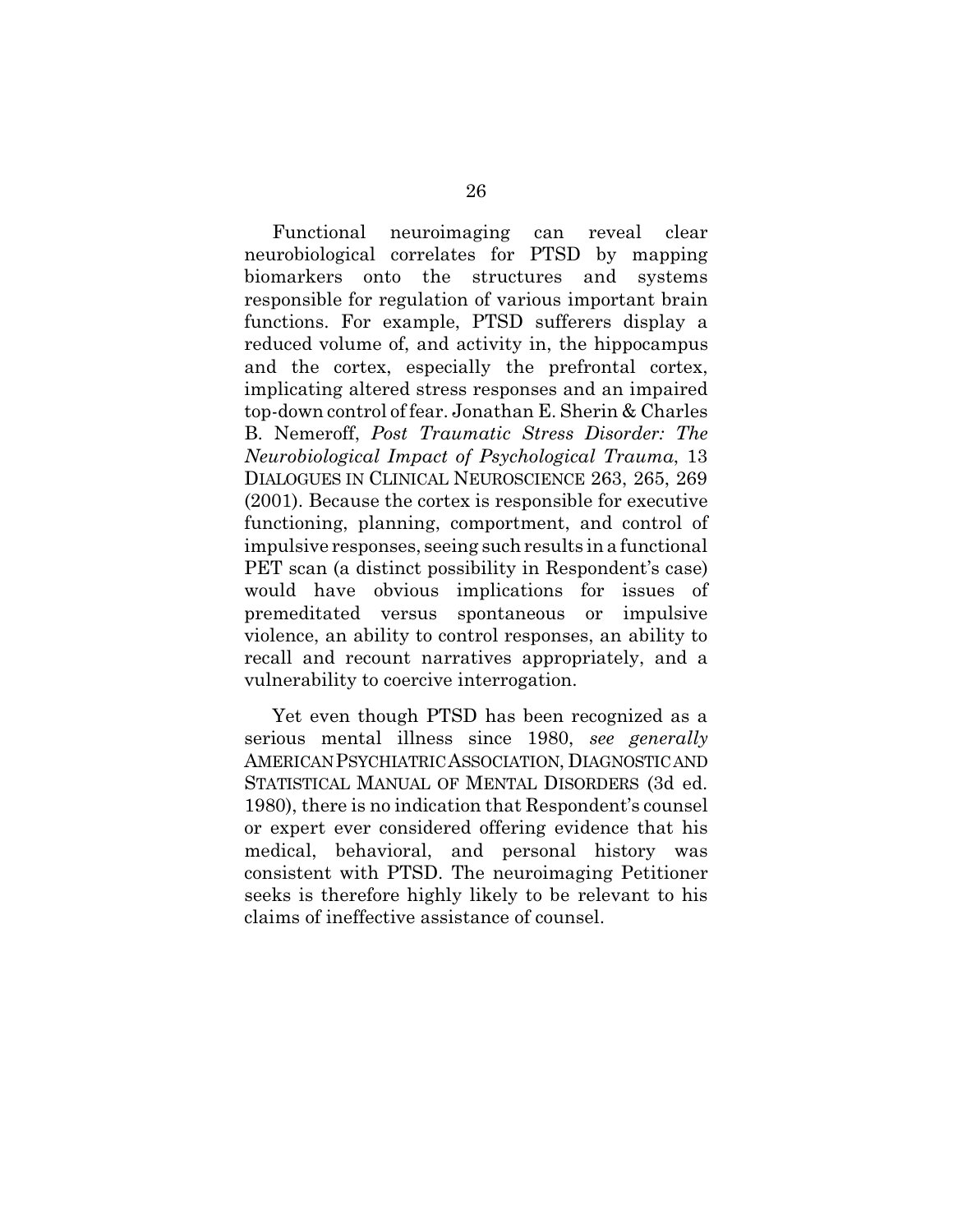## **II. Permitting the Functional Neuroimaging of Respondent's Brain Will Not Establish a "Dangerous" Standard Requiring the Collection of "Irrelevant, Unusable Evidence."**

As the examples above indicate, the functional neuroimaging sought by Respondent is highly likely to provide information important to his habeas corpus issues, most obviously his claims of ineffective assistance of counsel. Those examples also indicate a high likelihood that the data produced will be relevant and usable.

Of course, not all patients who have endured adverse experiences in childhood or adolescence will show relevant biomarkers during functional neuroimaging and functional neuroimaging would not be appropriate for all such patients. But the exceptional number and severity of overlapping insults in this case (early head trauma, childhood physical assault, early substance use, and a gunshot wound to the head) greatly increase the likelihood that such a scan will reveal functional damage to brain areas mediating behavioral inhibition, memory, cognitive capacity, complex decision making, affect regulation, and motor control. This makes it easy to conclude that functional neuroimaging is both clinically and forensically indicated for Respondent.

To the extent the Court nonetheless has any concerns that subsequent prisoners seeking examinations that cannot be conducted in prison will misuse this precedent, the answer would not be to apply (in advance of knowing what the examination actually shows) standards related to discovery or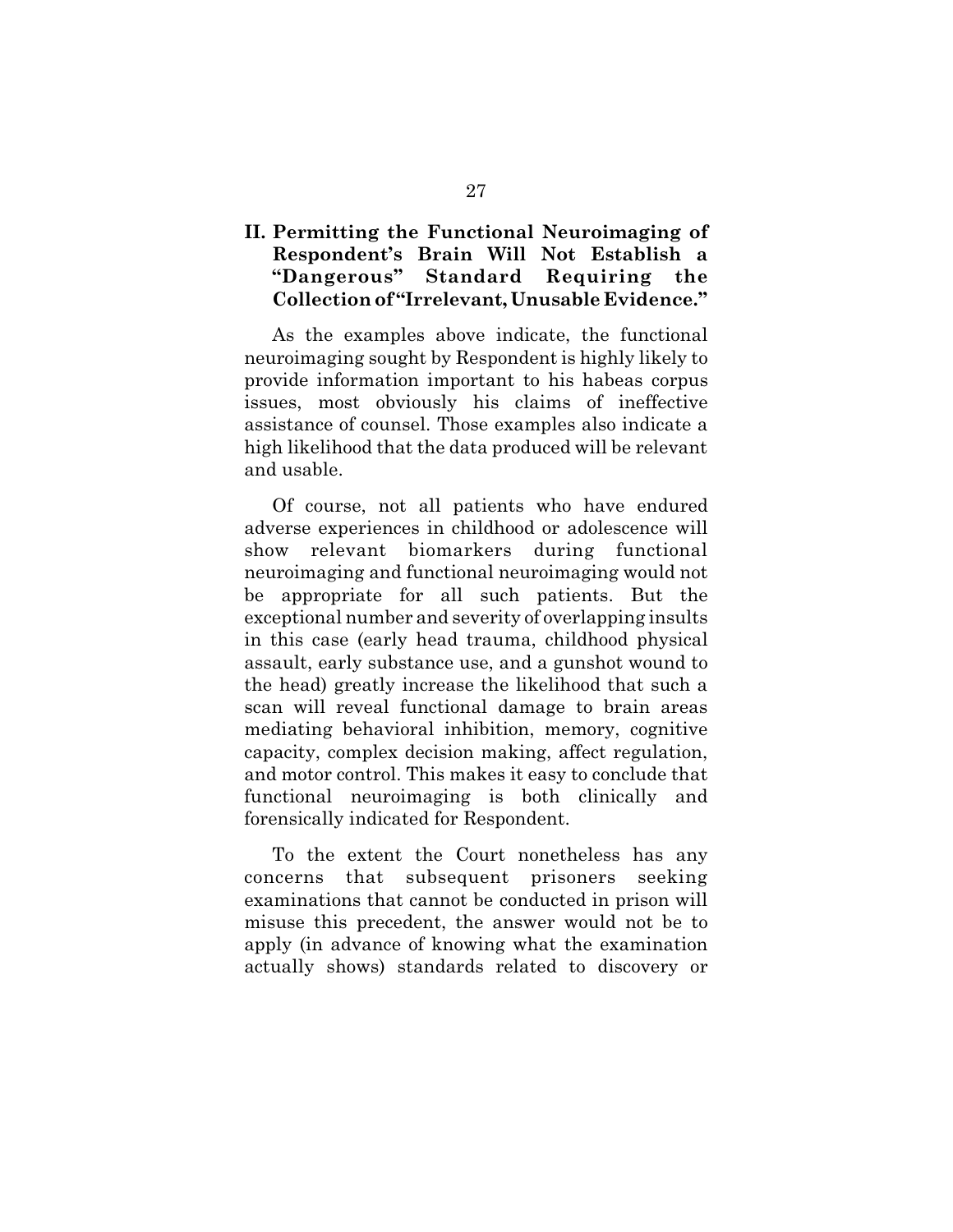admissibility, but instead to apply a standard for what sort of examination is sought. If a proposed examination is supportable as a scientifically valid inquiry, it is unlikely to produce "irrelevant, unusable evidence" on a regular basis. The examination process proposed by Respondent certainly more than satisfies the standard of a scientifically valid inquiry.

#### **CONCLUSION**

This Court should affirm the decision of the Court of Appeals. To the extent the Court would seek prospectively to limit the scope of orders such as the one issued by the District Court, it should add to the Court of Appeals' decision only a requirement that a proposed examination be supported as a scientifically valid inquiry, not that a court first attempt to predict the output of such an inquiry.